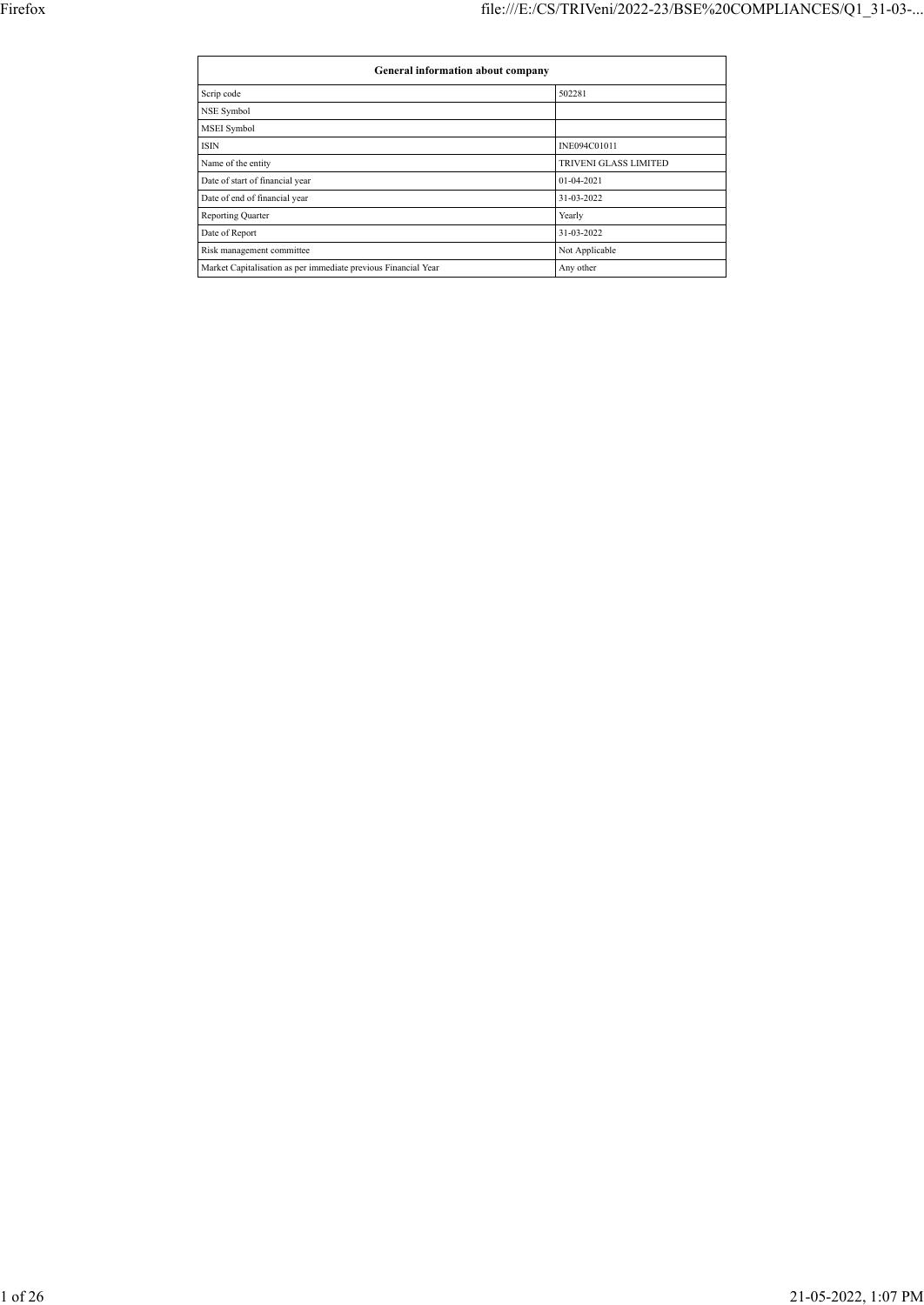|                         | <b>Annexure I</b>                                              |                                                                      |                     |            |                                                |                            |                               |                  |                                                                                                      |                                             |                                          |                                                           |                      |                                            |                                                                                                                                                |                                                                                                                                                                      |                                                                                                                                                                          |                                                                                                                                                                                                               |                                      |                                             |
|-------------------------|----------------------------------------------------------------|----------------------------------------------------------------------|---------------------|------------|------------------------------------------------|----------------------------|-------------------------------|------------------|------------------------------------------------------------------------------------------------------|---------------------------------------------|------------------------------------------|-----------------------------------------------------------|----------------------|--------------------------------------------|------------------------------------------------------------------------------------------------------------------------------------------------|----------------------------------------------------------------------------------------------------------------------------------------------------------------------|--------------------------------------------------------------------------------------------------------------------------------------------------------------------------|---------------------------------------------------------------------------------------------------------------------------------------------------------------------------------------------------------------|--------------------------------------|---------------------------------------------|
|                         | Annexure I to be submitted by listed entity on quarterly basis |                                                                      |                     |            |                                                |                            |                               |                  |                                                                                                      |                                             |                                          |                                                           |                      |                                            |                                                                                                                                                |                                                                                                                                                                      |                                                                                                                                                                          |                                                                                                                                                                                                               |                                      |                                             |
|                         | I. Composition of Board of Directors                           |                                                                      |                     |            |                                                |                            |                               |                  |                                                                                                      |                                             |                                          |                                                           |                      |                                            |                                                                                                                                                |                                                                                                                                                                      |                                                                                                                                                                          |                                                                                                                                                                                                               |                                      |                                             |
|                         |                                                                | Disclosure of notes on composition of board of directors explanatory |                     |            |                                                |                            |                               |                  |                                                                                                      |                                             |                                          |                                                           |                      |                                            |                                                                                                                                                |                                                                                                                                                                      |                                                                                                                                                                          |                                                                                                                                                                                                               |                                      |                                             |
|                         |                                                                |                                                                      |                     |            |                                                |                            |                               |                  |                                                                                                      |                                             |                                          | Whether the listed entity has a Regular Chairperson   Yes |                      |                                            |                                                                                                                                                |                                                                                                                                                                      |                                                                                                                                                                          |                                                                                                                                                                                                               |                                      |                                             |
|                         |                                                                |                                                                      |                     |            |                                                |                            |                               |                  |                                                                                                      |                                             |                                          | Whether Chairperson is related to MD or CEO No            |                      |                                            |                                                                                                                                                |                                                                                                                                                                      |                                                                                                                                                                          |                                                                                                                                                                                                               |                                      |                                             |
| Sr                      | Title<br>(Mr)<br>Ms)                                           | Name of the<br>Director                                              | PAN                 | <b>DIN</b> | Category 1<br>of directors                     | Category 2<br>of directors | Category<br>3 of<br>directors | Date of<br>Birth | Whether<br>special<br>resolution<br>passed?<br>[Refer Reg.<br>$17(1A)$ of<br>Listing<br>Regulations] | Date of<br>passing<br>special<br>resolution | <b>Initial Date</b><br>of<br>appointment | Date of Re-<br>appointment                                | Date of<br>cessation | Tenure<br>of<br>director<br>(in<br>months) | No of<br>Directorship<br>in listed<br>entities<br>including<br>this listed<br>entity (Refer<br>Regulation<br>17A of<br>Listing<br>Regulations) | No of<br>Independent<br>Directorship<br>in listed<br>entities<br>including<br>this listed<br>entity<br>(Refer<br>Regulation<br>$17A(1)$ of<br>Listing<br>Regulations | Number of<br>memberships<br>in Audit/<br>Stakeholder<br>Committee(s)<br>including this<br>listed entity<br>(Refer<br>Regulation<br>$26(1)$ of<br>Listing<br>Regulations) | No of post<br>of<br>Chairperson<br>in Audit/<br>Stakeholder<br>Committee<br>held in<br>listed<br>entities<br>including<br>this listed<br>entity (Refer<br>Regulation<br>$26(1)$ of<br>Listing<br>Regulations) | Notes for<br>not<br>providing<br>PAN | Notes for<br>not<br>providing<br><b>DIN</b> |
| $\mathbf{1}$            | Mr                                                             | <b>JITENDRA</b><br><b>KUMAR</b><br><b>AGRAWAL</b>                    | ACRPA9305P          | 00452816   | Executive<br>Director                          | Not<br>Applicable          | <b>MD</b>                     | 05-08-1953 NA    |                                                                                                      |                                             | 01-01-1995                               | 01-01-2020                                                |                      | 27                                         |                                                                                                                                                | $\mathbf{0}$                                                                                                                                                         | $\mathfrak{D}$                                                                                                                                                           | $\mathbf{0}$                                                                                                                                                                                                  |                                      |                                             |
| $\overline{2}$          | Mr                                                             | <b>ANIL</b><br><b>KUMAR</b><br><b>DHAWAN</b>                         | AEKPD1920J          | 00694401   | Executive<br>Director                          | Not<br>Applicable          |                               | 19-01-1953 NA    |                                                                                                      |                                             | 06-07-2002                               | 06-07-2017                                                |                      | 57                                         |                                                                                                                                                | $\mathbf{0}$                                                                                                                                                         |                                                                                                                                                                          | $\Omega$                                                                                                                                                                                                      |                                      |                                             |
| $\overline{\mathbf{3}}$ | Mrs                                                            | <b>JYOTI</b><br><b>AGARWAL</b>                                       | ACVPA0781F 07128325 |            | Non-<br>Executive -<br>Independent<br>Director | Chairperson                |                               | 25-02-1959 No    |                                                                                                      |                                             | 24-03-2015                               | 25-03-2020                                                |                      | 24                                         |                                                                                                                                                |                                                                                                                                                                      | Δ                                                                                                                                                                        | $\overline{c}$                                                                                                                                                                                                |                                      |                                             |
| $\overline{4}$          | Мr                                                             | <b>ABHISHEK</b><br><b>JAIN</b>                                       | AIBPJ2482J          | 06895874   | Non-<br>Executive -<br>Independent<br>Director | Not<br>Applicable          |                               | 23-11-1984 No    |                                                                                                      |                                             | 07-08-2018                               |                                                           |                      | 44                                         |                                                                                                                                                |                                                                                                                                                                      | $\mathfrak{D}$                                                                                                                                                           |                                                                                                                                                                                                               |                                      |                                             |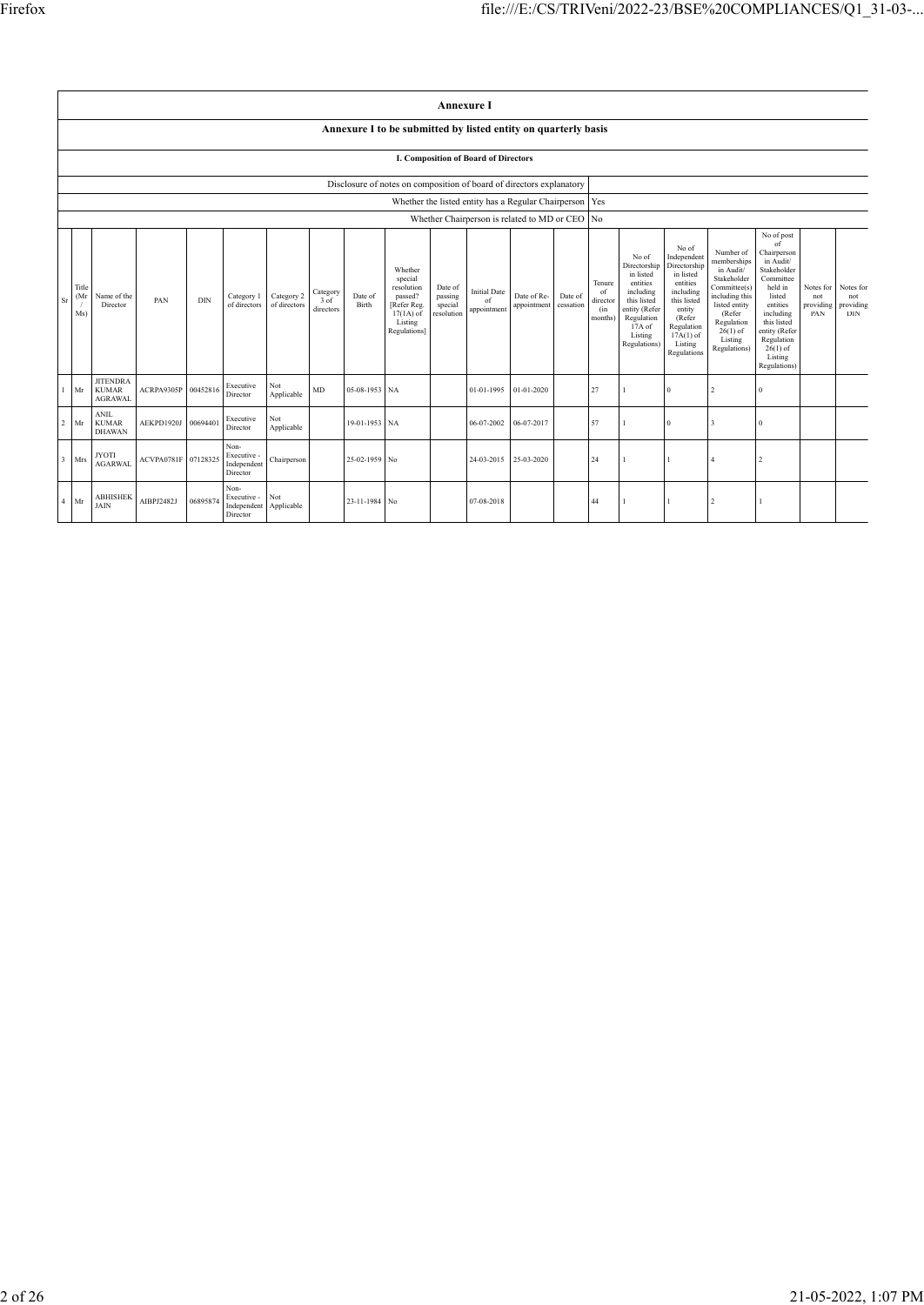|    |                     | <b>I. Composition of Board of Directors</b>                                                                                 |                     |            |                                                |                                 |                               |                  |                                                                                                      |                                             |                                          |                            |                      |                                             |                                                                                                                                                |                                                                                                                                                                      |                                                                                                                                                                          |                                                                                                                                                                       |
|----|---------------------|-----------------------------------------------------------------------------------------------------------------------------|---------------------|------------|------------------------------------------------|---------------------------------|-------------------------------|------------------|------------------------------------------------------------------------------------------------------|---------------------------------------------|------------------------------------------|----------------------------|----------------------|---------------------------------------------|------------------------------------------------------------------------------------------------------------------------------------------------|----------------------------------------------------------------------------------------------------------------------------------------------------------------------|--------------------------------------------------------------------------------------------------------------------------------------------------------------------------|-----------------------------------------------------------------------------------------------------------------------------------------------------------------------|
|    |                     | Disclosure of notes on composition of board of directors explanatory<br>Whether the listed entity has a Regular Chairperson |                     |            |                                                |                                 |                               |                  |                                                                                                      |                                             |                                          |                            |                      |                                             |                                                                                                                                                |                                                                                                                                                                      |                                                                                                                                                                          |                                                                                                                                                                       |
| Sr | Title<br>(Mr<br>Ms) | Name of the<br>Director                                                                                                     | PAN                 | <b>DIN</b> | Category 1<br>of directors                     | Category<br>$2$ of<br>directors | Category<br>3 of<br>directors | Date of<br>Birth | Whether<br>special<br>resolution<br>passed?<br>[Refer Reg.<br>$17(1A)$ of<br>Listing<br>Regulations] | Date of<br>passing<br>special<br>resolution | <b>Initial Date</b><br>of<br>appointment | Date of Re-<br>appointment | Date of<br>cessation | Tenure<br>of<br>director<br>(in)<br>months) | No of<br>Directorship<br>in listed<br>entities<br>including<br>this listed<br>entity (Refer<br>Regulation<br>17A of<br>Listing<br>Regulations) | No of<br>Independent<br>Directorship<br>in listed<br>entities<br>including<br>this listed<br>entity<br>(Refer<br>Regulation<br>$17A(1)$ of<br>Listing<br>Regulations | Number of<br>memberships<br>in Audit/<br>Stakeholder<br>Committee(s)<br>including this<br>listed entity<br>(Refer<br>Regulation<br>$26(1)$ of<br>Listing<br>Regulations) | No of p<br>ot<br>Chairpe<br>in Aud<br>Stakeho<br>Commi<br>held i<br>listed<br>entitie<br>includi<br>this list<br>entity (R)<br>Regulat<br>26(1)<br>Listin<br>Regulati |
|    | Mrs                 | <b>MANJU</b><br><b>AGARWAL</b>                                                                                              | AFJPA3737J 00778983 |            | Non-<br>Executive -<br>Independent<br>Director | Not<br>Applicable               |                               | 17-06-1952 No    |                                                                                                      |                                             | 19-03-2021                               |                            |                      | 12                                          |                                                                                                                                                |                                                                                                                                                                      |                                                                                                                                                                          |                                                                                                                                                                       |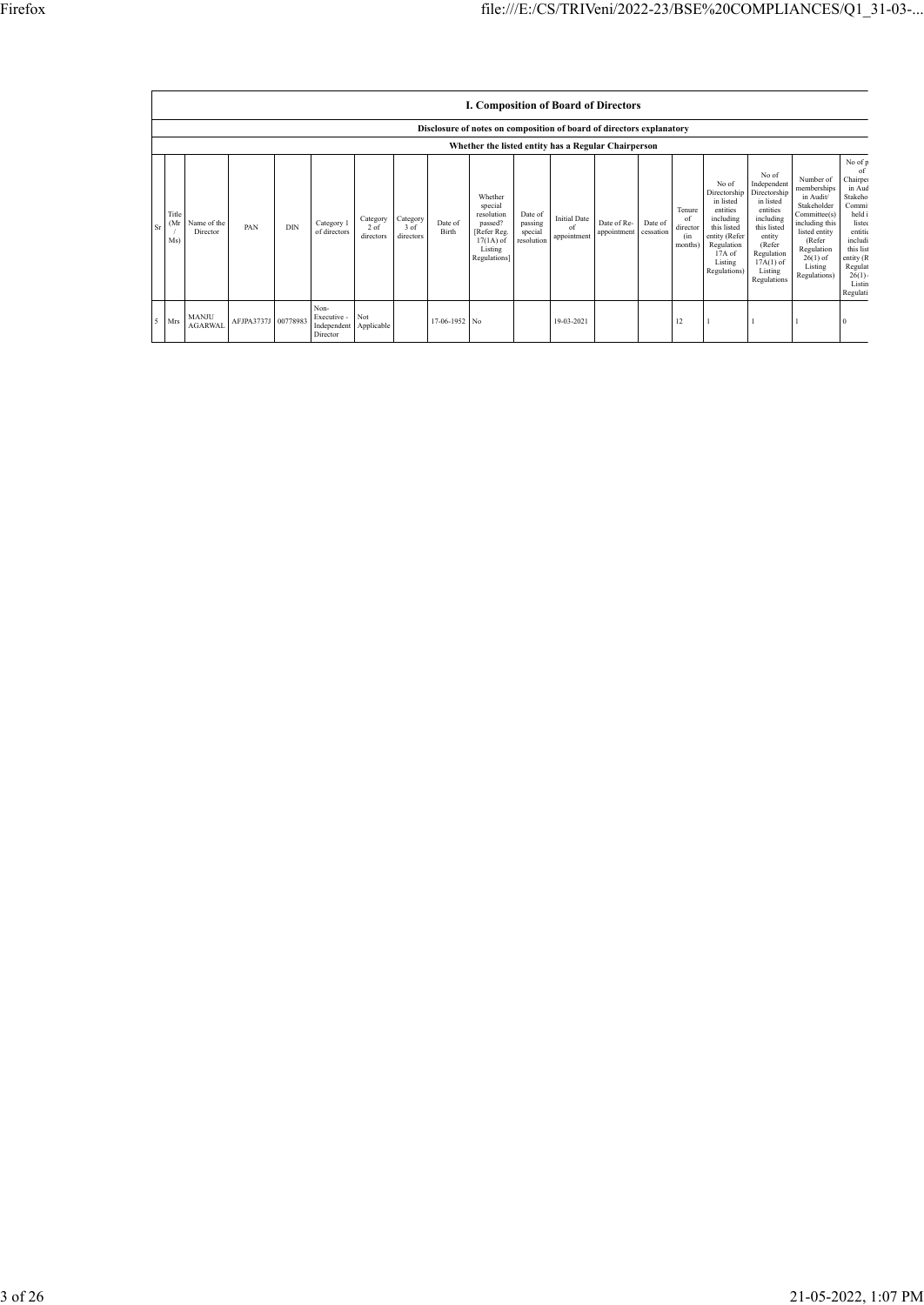|                | <b>Audit Committee Details</b> |                                    |                                                       |             |            |  |  |  |  |  |
|----------------|--------------------------------|------------------------------------|-------------------------------------------------------|-------------|------------|--|--|--|--|--|
|                |                                |                                    | Whether the Audit Committee has a Regular Chairperson |             | Yes        |  |  |  |  |  |
| <b>Sr</b>      | <b>DIN</b><br>Number           | Date of<br>Appointment             | Date of<br>Cessation                                  | Remarks     |            |  |  |  |  |  |
|                | 07128325                       | <b>JYOTI AGARWAL</b>               | Non-Executive -<br><b>Independent Director</b>        | Chairperson | 25-03-2020 |  |  |  |  |  |
| $\overline{c}$ | 00694401                       | <b>ANIL KUMAR</b><br><b>DHAWAN</b> | <b>Executive Director</b>                             | Member      | 06-07-2017 |  |  |  |  |  |
| 3              | 06895874                       | <b>ABHISHEK JAIN</b>               | Non-Executive -<br><b>Independent Director</b>        | Member      | 07-08-2018 |  |  |  |  |  |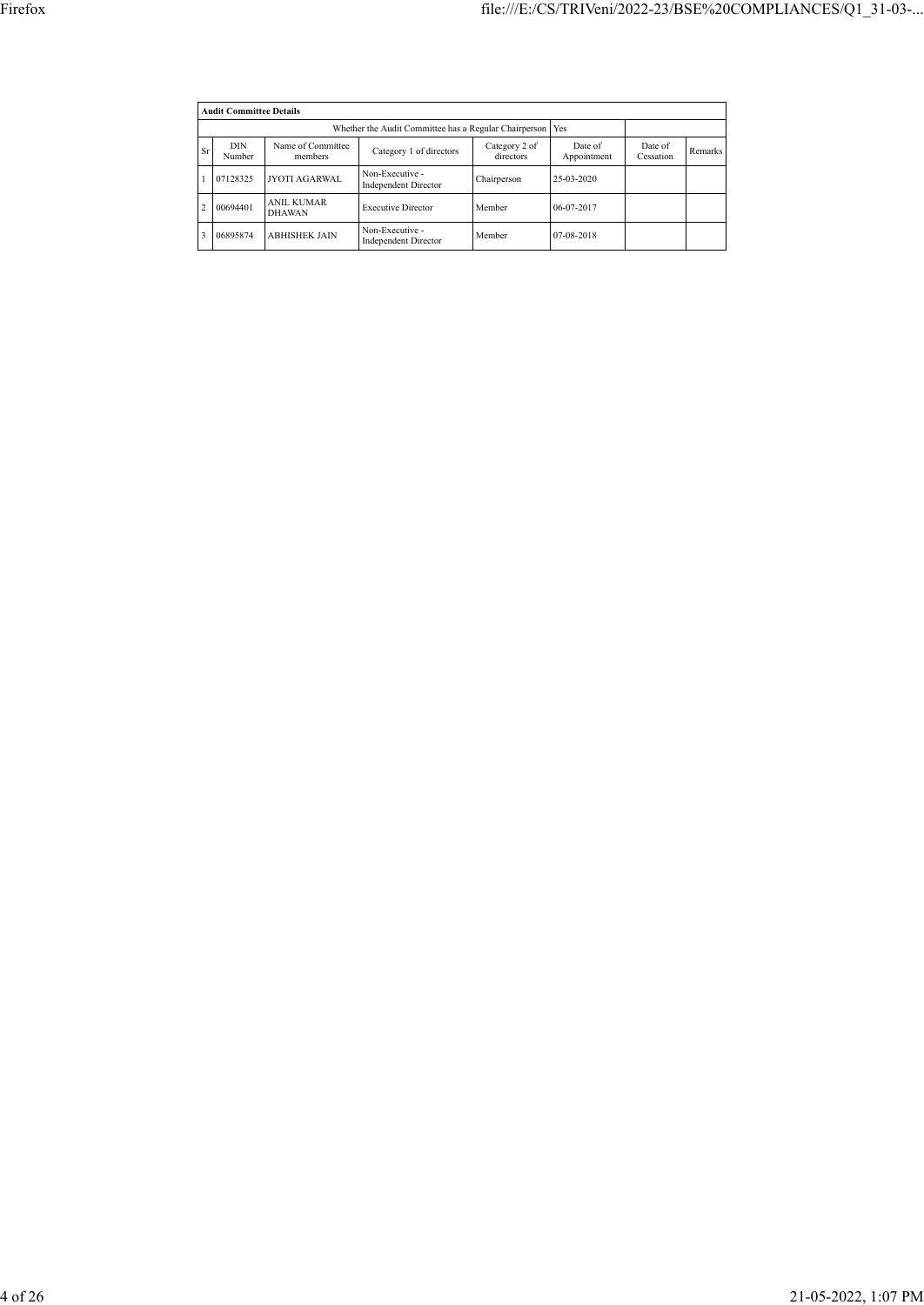|           | Nomination and remuneration committee |                                                                                   |                                                |                      |            |  |  |  |  |  |
|-----------|---------------------------------------|-----------------------------------------------------------------------------------|------------------------------------------------|----------------------|------------|--|--|--|--|--|
|           |                                       | Whether the Nomination and remuneration committee has a Regular Chairperson   Yes |                                                |                      |            |  |  |  |  |  |
| <b>Sr</b> | <b>DIN</b><br>Number                  | Name of Committee<br>members                                                      | Date of<br>Appointment                         | Date of<br>Cessation | Remarks    |  |  |  |  |  |
|           | 07128325                              | <b>JYOTI AGARWAL</b>                                                              | Non-Executive -<br><b>Independent Director</b> | Member               | 25-03-2020 |  |  |  |  |  |
| 2         | 00778983                              | <b>MANJU AGARWAL</b>                                                              | Non-Executive -<br><b>Independent Director</b> | Member               | 19-03-2021 |  |  |  |  |  |
|           | 06895874                              | <b>ABHISHEK JAIN</b>                                                              | Non-Executive -<br><b>Independent Director</b> | Chairperson          | 07-08-2018 |  |  |  |  |  |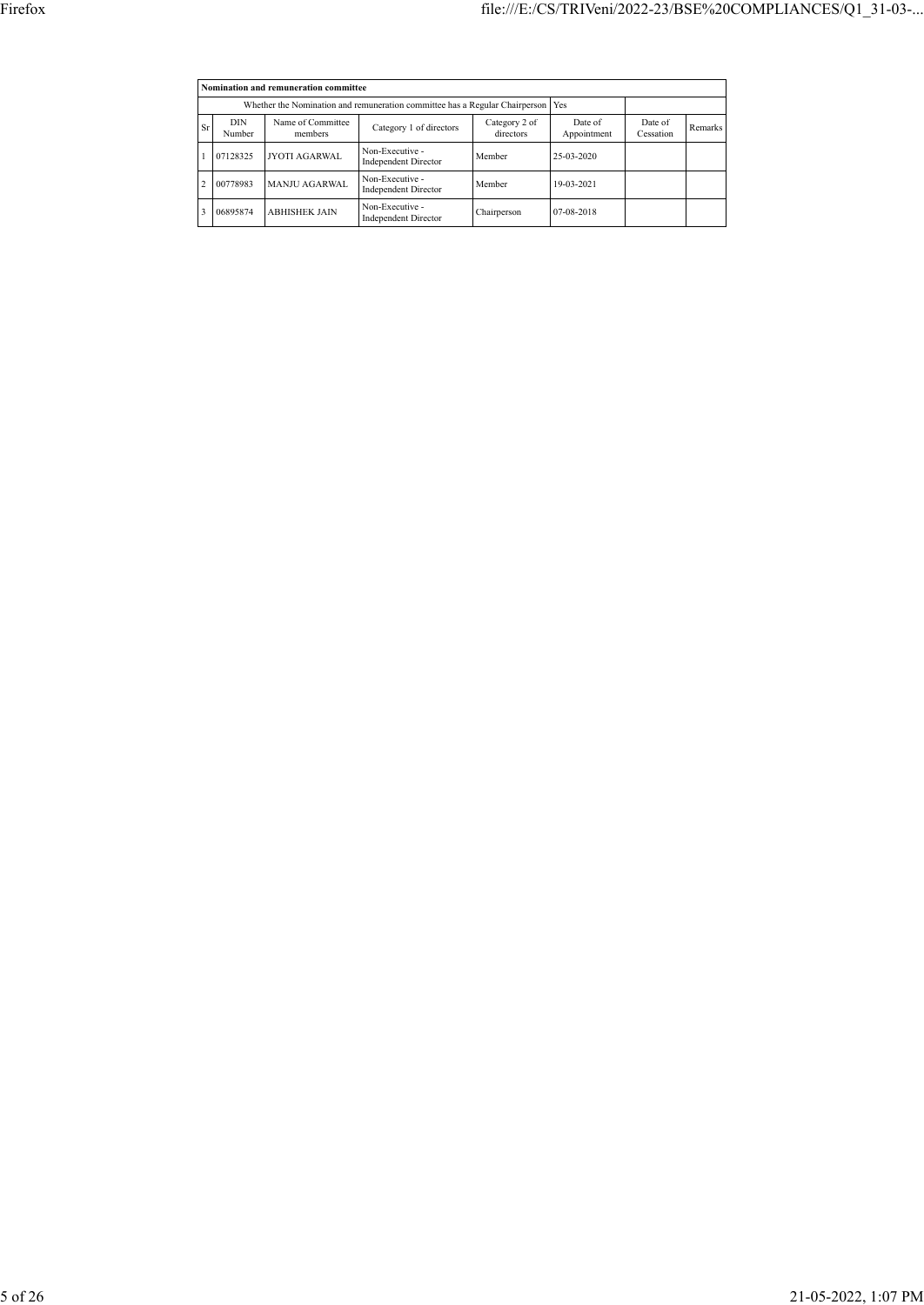|                | <b>Stakeholders Relationship Committee</b> |                                                                           |                                                |                      |                  |  |  |  |  |  |
|----------------|--------------------------------------------|---------------------------------------------------------------------------|------------------------------------------------|----------------------|------------------|--|--|--|--|--|
|                |                                            | Whether the Stakeholders Relationship Committee has a Regular Chairperson |                                                | Yes                  |                  |  |  |  |  |  |
| <b>Sr</b>      | <b>DIN</b><br>Number                       | Name of Committee<br>members                                              | Date of<br>Appointment                         | Date of<br>Cessation | Remarks          |  |  |  |  |  |
|                | 07128325                                   | <b>JYOTI AGARWAL</b>                                                      | Non-Executive -<br><b>Independent Director</b> | Chairperson          | 25-03-2020       |  |  |  |  |  |
| $\overline{c}$ | 00452816                                   | <b>JITENDRA KUMAR</b><br>AGRAWAL.                                         | <b>Executive Director</b>                      | Member               | $01 - 01 - 2020$ |  |  |  |  |  |
| $\mathbf{3}$   | 00694401                                   | <b>ANIL KUMAR</b><br><b>DHAWAN</b>                                        | <b>Executive Director</b>                      | Member               | 06-07-2017       |  |  |  |  |  |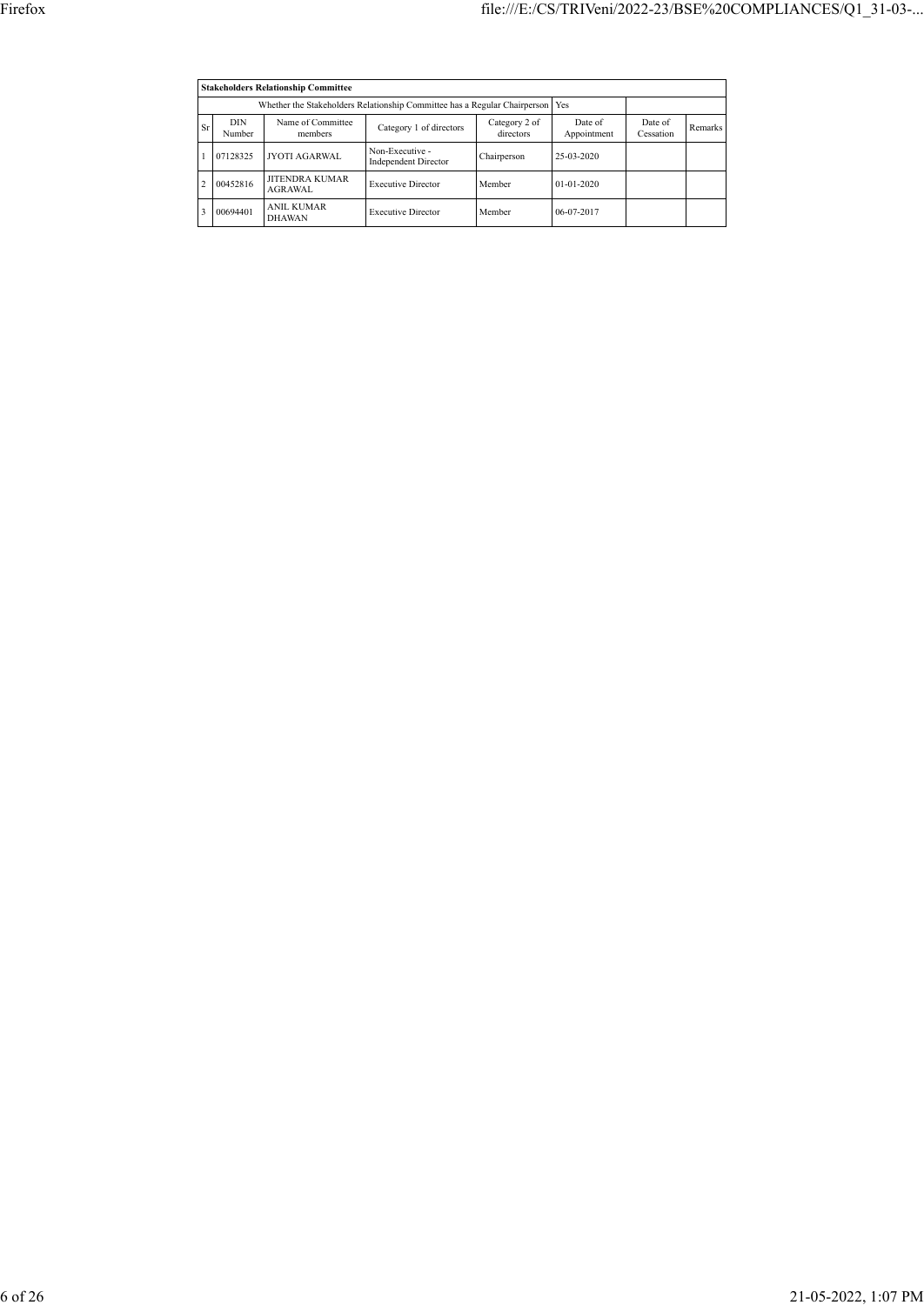|    | <b>Risk Management Committee</b> |                                                                 |                            |                            |                        |                      |         |  |  |
|----|----------------------------------|-----------------------------------------------------------------|----------------------------|----------------------------|------------------------|----------------------|---------|--|--|
|    |                                  | Whether the Risk Management Committee has a Regular Chairperson |                            |                            |                        |                      |         |  |  |
| Sr | <b>DIN</b><br>Number             | Name of Committee<br>members                                    | Category 1 of<br>directors | Category 2 of<br>directors | Date of<br>Appointment | Date of<br>Cessation | Remarks |  |  |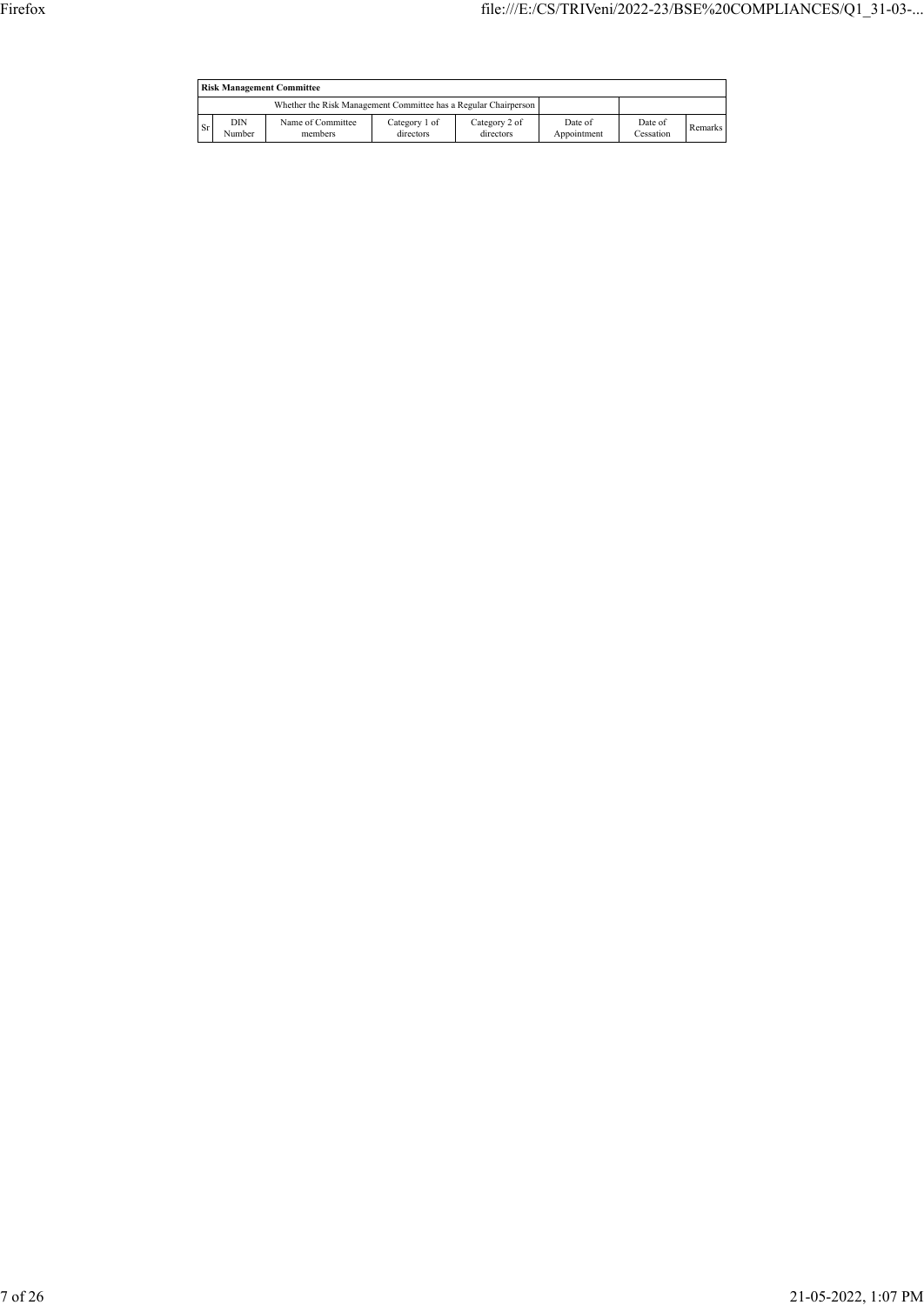|           | <b>Corporate Social Responsibility Committee</b>                                |                                    |                                                |             |                  |  |  |  |  |  |
|-----------|---------------------------------------------------------------------------------|------------------------------------|------------------------------------------------|-------------|------------------|--|--|--|--|--|
|           | Whether the Corporate Social Responsibility Committee has a Regular Chairperson |                                    |                                                |             |                  |  |  |  |  |  |
| <b>Sr</b> | DIN<br>Number                                                                   | Date of<br>Cessation               | Remarks                                        |             |                  |  |  |  |  |  |
|           | 00452816                                                                        | <b>JITENDRA KUMAR</b><br>AGRAWAL   | <b>Executive Director</b>                      | Chairperson | $01 - 01 - 2020$ |  |  |  |  |  |
|           | 00694401                                                                        | <b>ANIL KUMAR</b><br><b>DHAWAN</b> | <b>Executive Director</b>                      | Member      | 06-07-2017       |  |  |  |  |  |
|           | 07128325                                                                        | <b>JYOTI AGARWAL</b>               | Non-Executive -<br><b>Independent Director</b> | Member      | 25-03-2020       |  |  |  |  |  |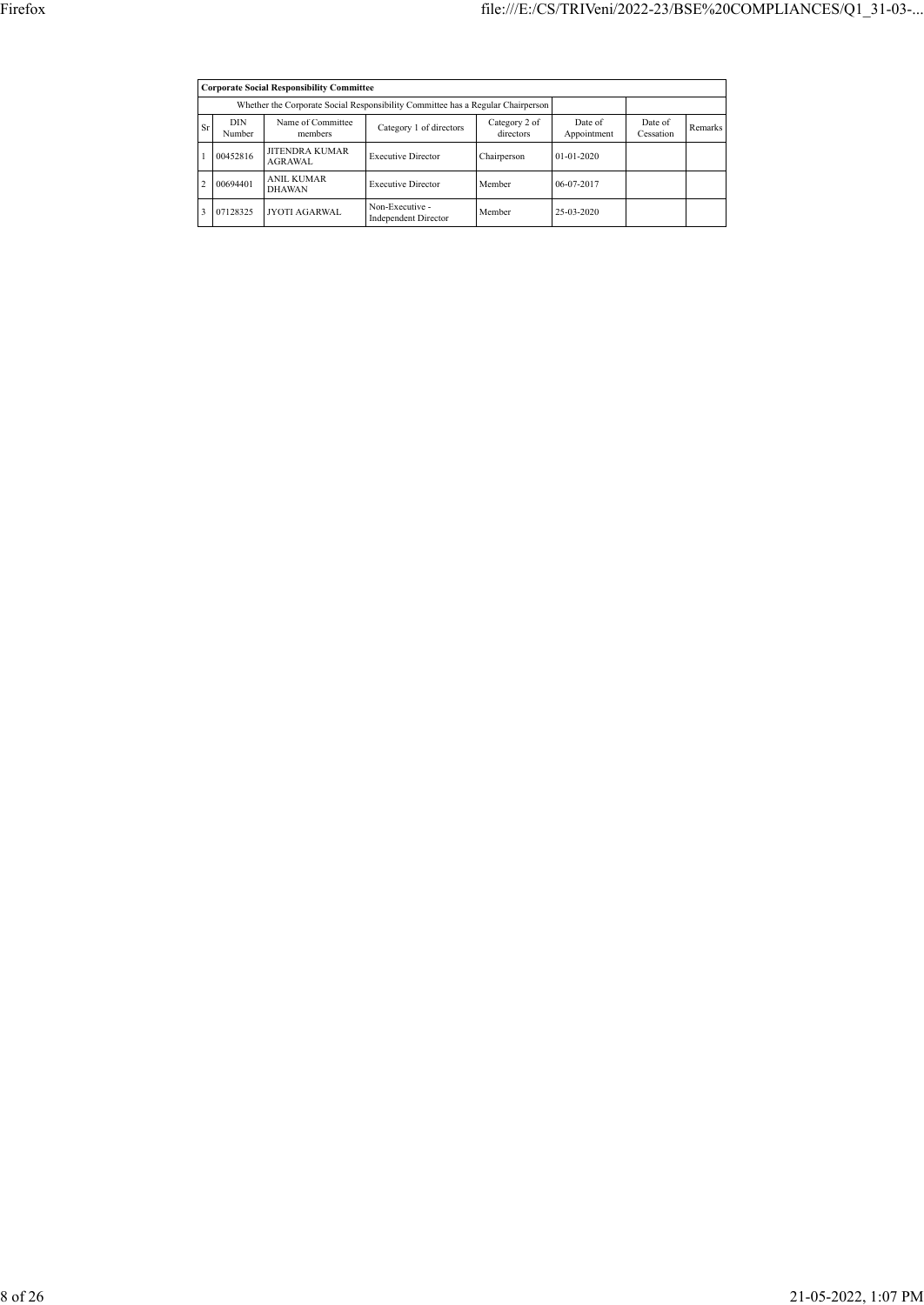**Other Committee** Sr DIN Number Name of Committee members Name of other committee Category 1 of directors Category 2 of directors Remarks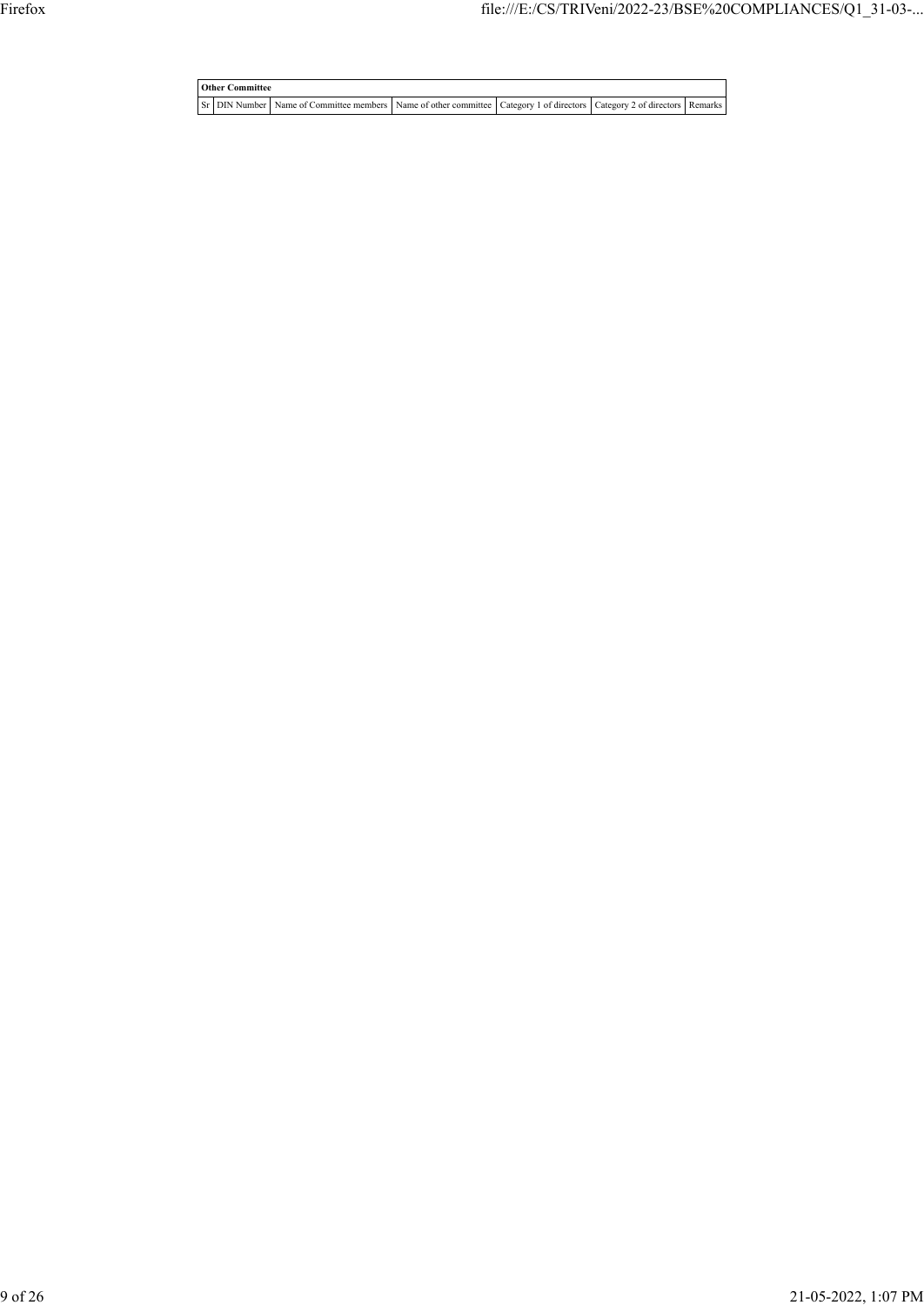|                | Annexure 1                                                          |                                                               |                                                                      |                                       |                                                     |                                                                                                     |                                                                 |  |  |  |
|----------------|---------------------------------------------------------------------|---------------------------------------------------------------|----------------------------------------------------------------------|---------------------------------------|-----------------------------------------------------|-----------------------------------------------------------------------------------------------------|-----------------------------------------------------------------|--|--|--|
|                | <b>Annexure 1</b>                                                   |                                                               |                                                                      |                                       |                                                     |                                                                                                     |                                                                 |  |  |  |
|                | III. Meeting of Board of Directors                                  |                                                               |                                                                      |                                       |                                                     |                                                                                                     |                                                                 |  |  |  |
|                | Disclosure of notes on meeting of board<br>of directors explanatory |                                                               |                                                                      |                                       |                                                     |                                                                                                     |                                                                 |  |  |  |
| Sr             | $Date(s)$ of<br>meeting (if any)<br>in the previous<br>quarter      | $Date(s)$ of<br>meeting (if any)<br>in the current<br>quarter | Maximum gap<br>between any two<br>consecutive (in<br>number of days) | Notes for<br>not<br>providing<br>Date | Whether<br>requirement of<br>Quorum met<br>(Yes/No) | Number of Directors<br>present <sup>*</sup> (All<br>directors including<br>Independent<br>Director) | No. of<br>Independent<br>Directors<br>attending the<br>meeting* |  |  |  |
|                | 09-11-2021                                                          |                                                               |                                                                      |                                       | Yes                                                 | 5                                                                                                   | 2                                                               |  |  |  |
| $\overline{c}$ |                                                                     | 21-01-2022                                                    | 72                                                                   |                                       | Yes                                                 | 5                                                                                                   | 3                                                               |  |  |  |
| 3              |                                                                     | 19-02-2022                                                    | 28                                                                   |                                       | Yes                                                 | 5                                                                                                   | 3                                                               |  |  |  |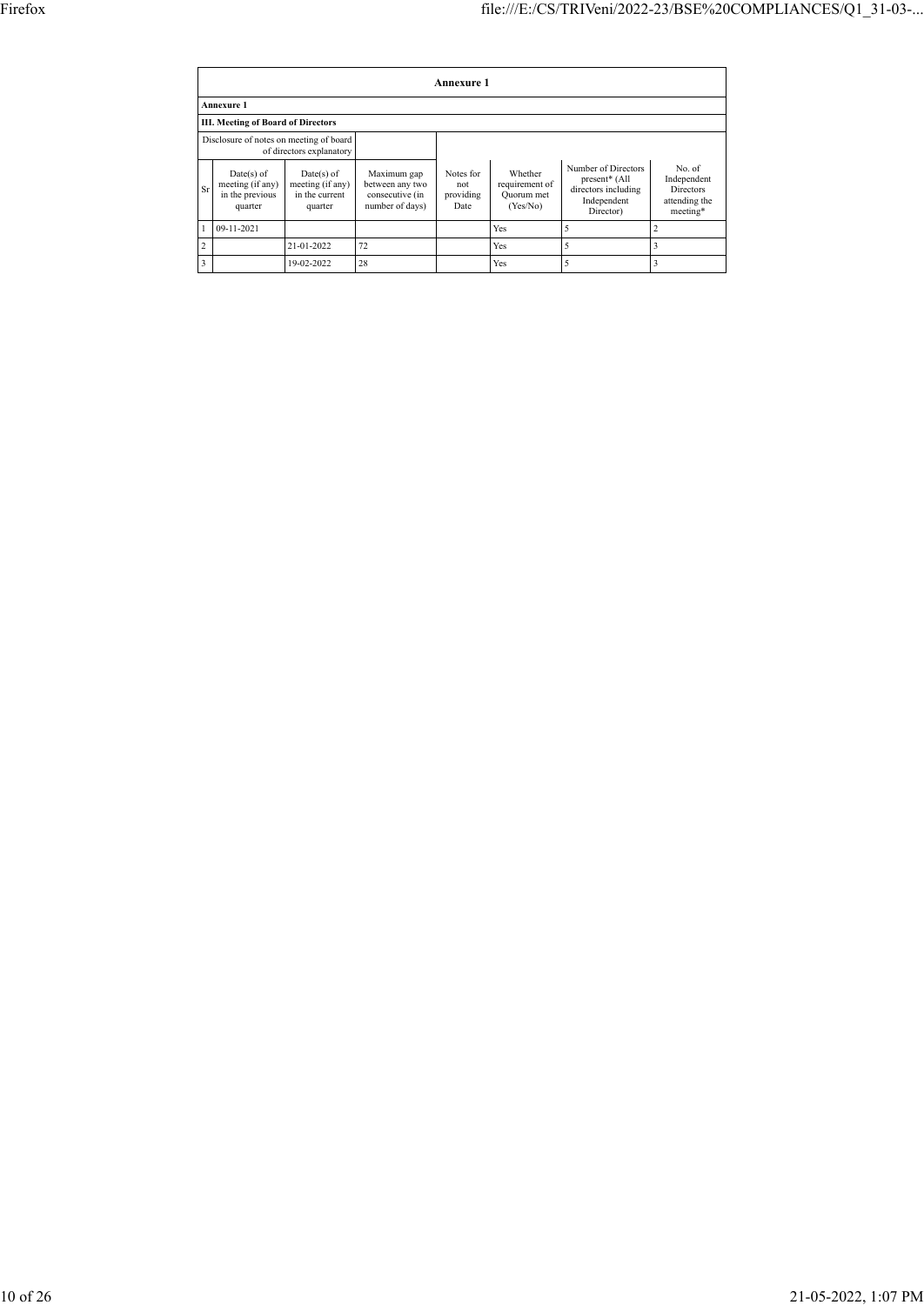|                         | <b>Annexure 1</b>                                  |                                                                                                                  |                                                                            |                               |                                       |                                                          |                                                                                                      |                                                                       |  |  |
|-------------------------|----------------------------------------------------|------------------------------------------------------------------------------------------------------------------|----------------------------------------------------------------------------|-------------------------------|---------------------------------------|----------------------------------------------------------|------------------------------------------------------------------------------------------------------|-----------------------------------------------------------------------|--|--|
|                         | <b>IV. Meeting of Committees</b>                   |                                                                                                                  |                                                                            |                               |                                       |                                                          |                                                                                                      |                                                                       |  |  |
|                         |                                                    |                                                                                                                  |                                                                            |                               |                                       | Disclosure of notes on meeting of committees explanatory |                                                                                                      |                                                                       |  |  |
| Sr                      | Name of<br>Committee                               | $Date(s)$ of meeting<br>(Enter dates of<br>Previous quarter<br>and Current quarter<br>in chronological<br>order) | Maximum gap<br>between any<br>two<br>consecutive (in<br>number of<br>days) | Name of<br>other<br>committee | Reson for<br>not<br>providing<br>date | Whether<br>requirement of<br>Ouorum met<br>(Yes/No)      | Number of<br><b>Directors</b><br>present* (All<br>directors<br>including<br>Independent<br>Director) | No of<br>Independent<br><b>Directors</b><br>attending the<br>meeting* |  |  |
| 1                       | Audit<br>Committee                                 | 09-11-2021                                                                                                       |                                                                            |                               |                                       | Yes                                                      | 3                                                                                                    | $\overline{2}$                                                        |  |  |
| $\overline{2}$          | Audit<br>Committee                                 | 21-01-2022                                                                                                       | 72                                                                         |                               |                                       | Yes                                                      | 3                                                                                                    | $\overline{c}$                                                        |  |  |
| $\overline{\mathbf{3}}$ | Corporate<br>Social<br>Responsibility<br>Committee | 21-01-2022                                                                                                       |                                                                            |                               |                                       | Yes                                                      | 3                                                                                                    | 1                                                                     |  |  |
| $\overline{4}$          | Stakeholders<br>Relationship<br>Committee          | $09 - 11 - 2021$                                                                                                 |                                                                            |                               |                                       | Yes                                                      | 3                                                                                                    | 1                                                                     |  |  |
| 5                       | Stakeholders<br>Relationship<br>Committee          | 21-01-2022                                                                                                       |                                                                            |                               |                                       | Yes                                                      | 3                                                                                                    | 1                                                                     |  |  |
| 6                       | Nomination and<br>remuneration<br>committee        | 09-11-2021                                                                                                       |                                                                            |                               |                                       | Yes                                                      | 3                                                                                                    | 3                                                                     |  |  |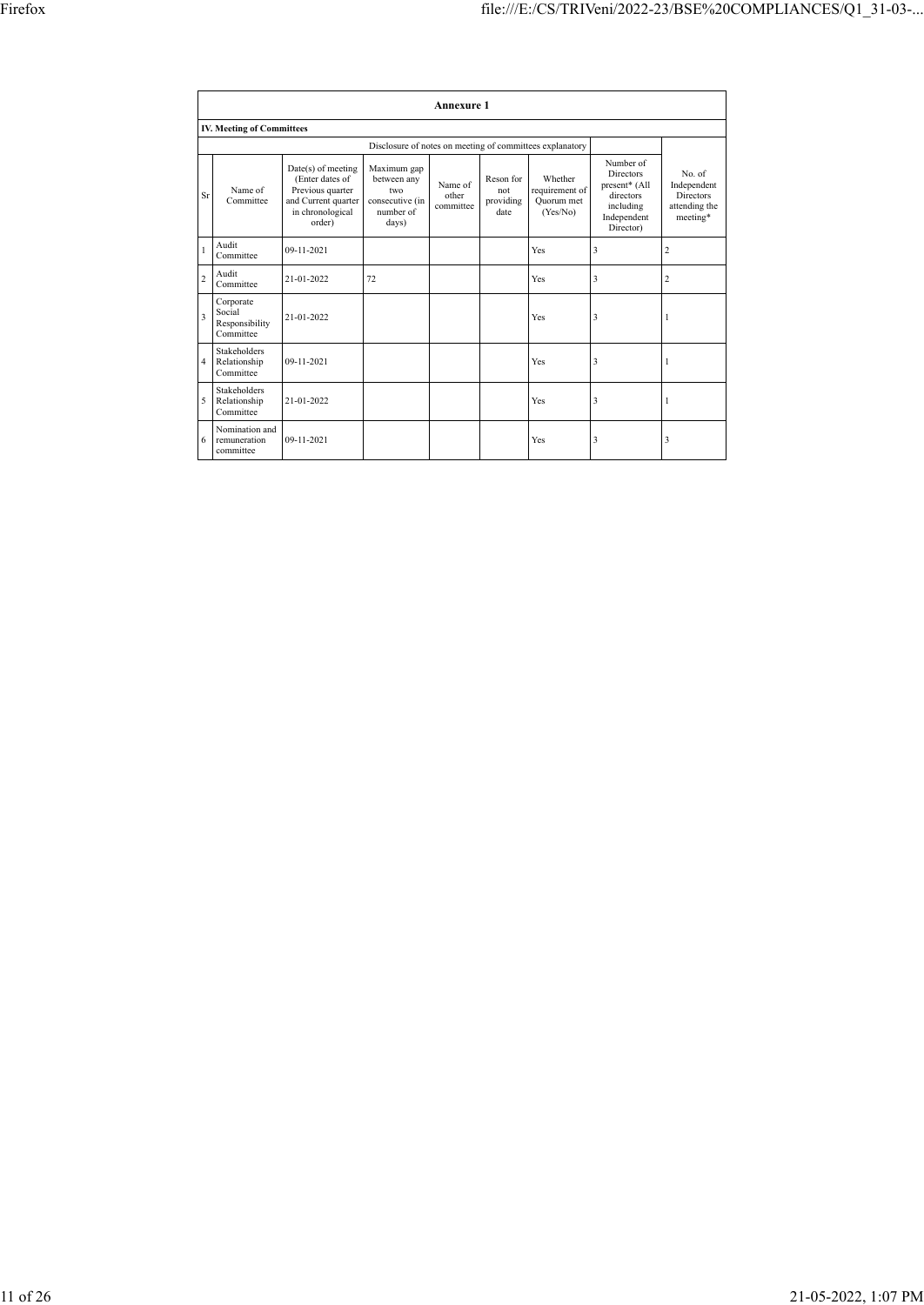|                | Annexure 1                                     |                                                                                                                  |                                                                             |                               |                                       |                                                     |                                                                                                      |                                                                        |  |  |
|----------------|------------------------------------------------|------------------------------------------------------------------------------------------------------------------|-----------------------------------------------------------------------------|-------------------------------|---------------------------------------|-----------------------------------------------------|------------------------------------------------------------------------------------------------------|------------------------------------------------------------------------|--|--|
|                | <b>IV. Meeting of Committees</b>               |                                                                                                                  |                                                                             |                               |                                       |                                                     |                                                                                                      |                                                                        |  |  |
| Sr             | Name of<br>Committee                           | $Date(s)$ of meeting<br>(Enter dates of<br>Previous quarter<br>and Current quarter<br>in chronological<br>order) | Maximum gap<br>between any<br>two.<br>consecutive (in<br>number of<br>days) | Name of<br>other<br>committee | Reson for<br>not<br>providing<br>date | Whether<br>requirement of<br>Quorum met<br>(Yes/No) | Number of<br><b>Directors</b><br>present* (All<br>directors<br>including<br>Independent<br>Director) | No. of<br>Independent<br><b>Directors</b><br>attending the<br>meeting* |  |  |
| $\overline{7}$ | Nomination<br>and<br>remuneration<br>committee | 21-01-2022                                                                                                       |                                                                             |                               |                                       | Yes                                                 | 3                                                                                                    | 3                                                                      |  |  |
| $\mathbf{8}$   | Nomination<br>and<br>remuneration<br>committee | 19-02-2022                                                                                                       |                                                                             |                               |                                       | Yes                                                 | 3                                                                                                    | 3                                                                      |  |  |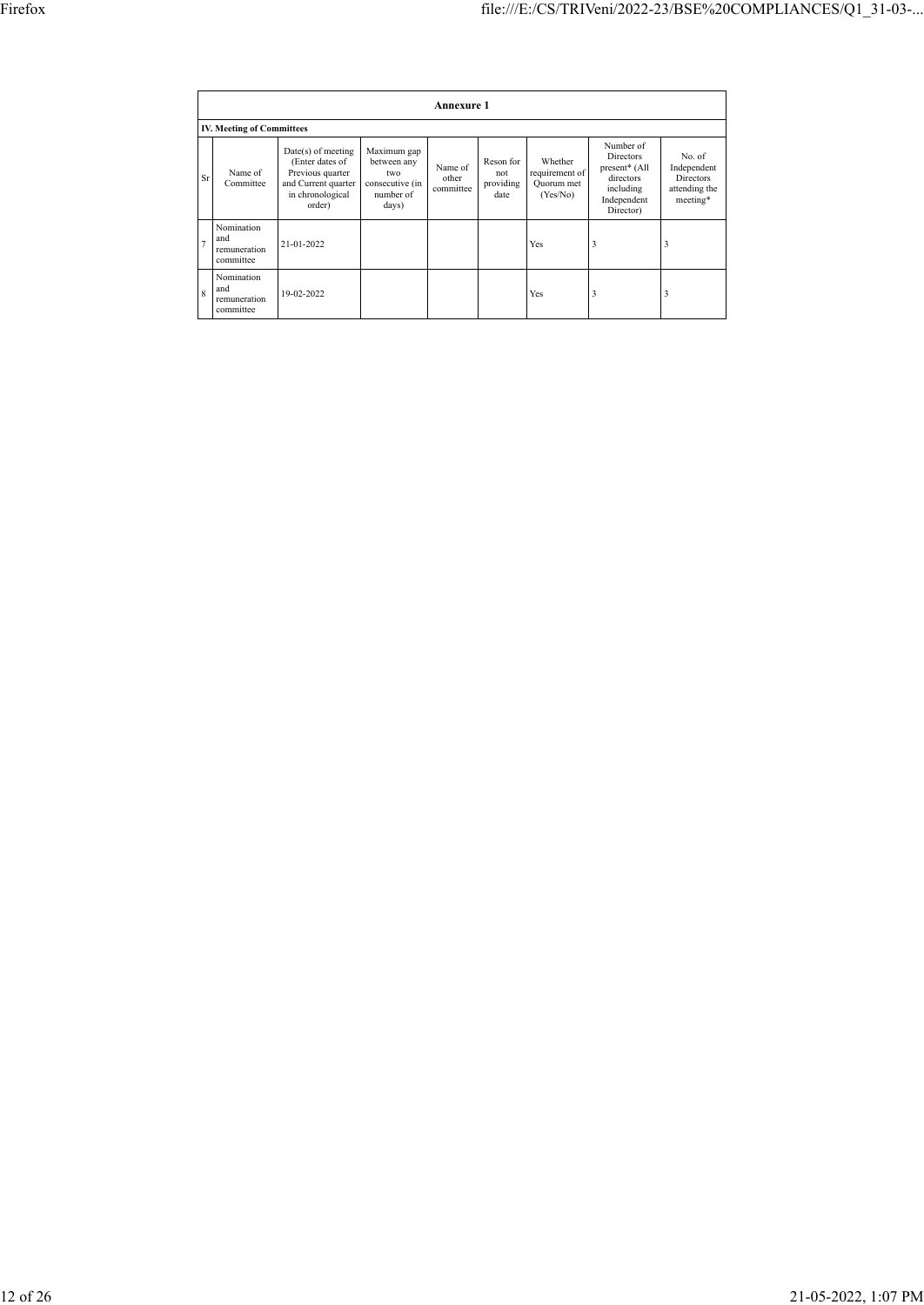|    | Annexure 1                                                                                             |                                  |                                                                    |  |  |  |  |  |  |  |
|----|--------------------------------------------------------------------------------------------------------|----------------------------------|--------------------------------------------------------------------|--|--|--|--|--|--|--|
|    | V. Related Party Transactions                                                                          |                                  |                                                                    |  |  |  |  |  |  |  |
| Sr | Subject                                                                                                | Compliance status<br>(Yes/No/NA) | If status is "No" details of non-<br>compliance may be given here. |  |  |  |  |  |  |  |
|    | Whether prior approval of audit committee obtained                                                     | Yes                              |                                                                    |  |  |  |  |  |  |  |
| 2  | Whether shareholder approval obtained for material RPT                                                 | <b>NA</b>                        |                                                                    |  |  |  |  |  |  |  |
|    | Whether details of RPT entered into pursuant to omnibus approval have been reviewed by Audit Committee | NA                               |                                                                    |  |  |  |  |  |  |  |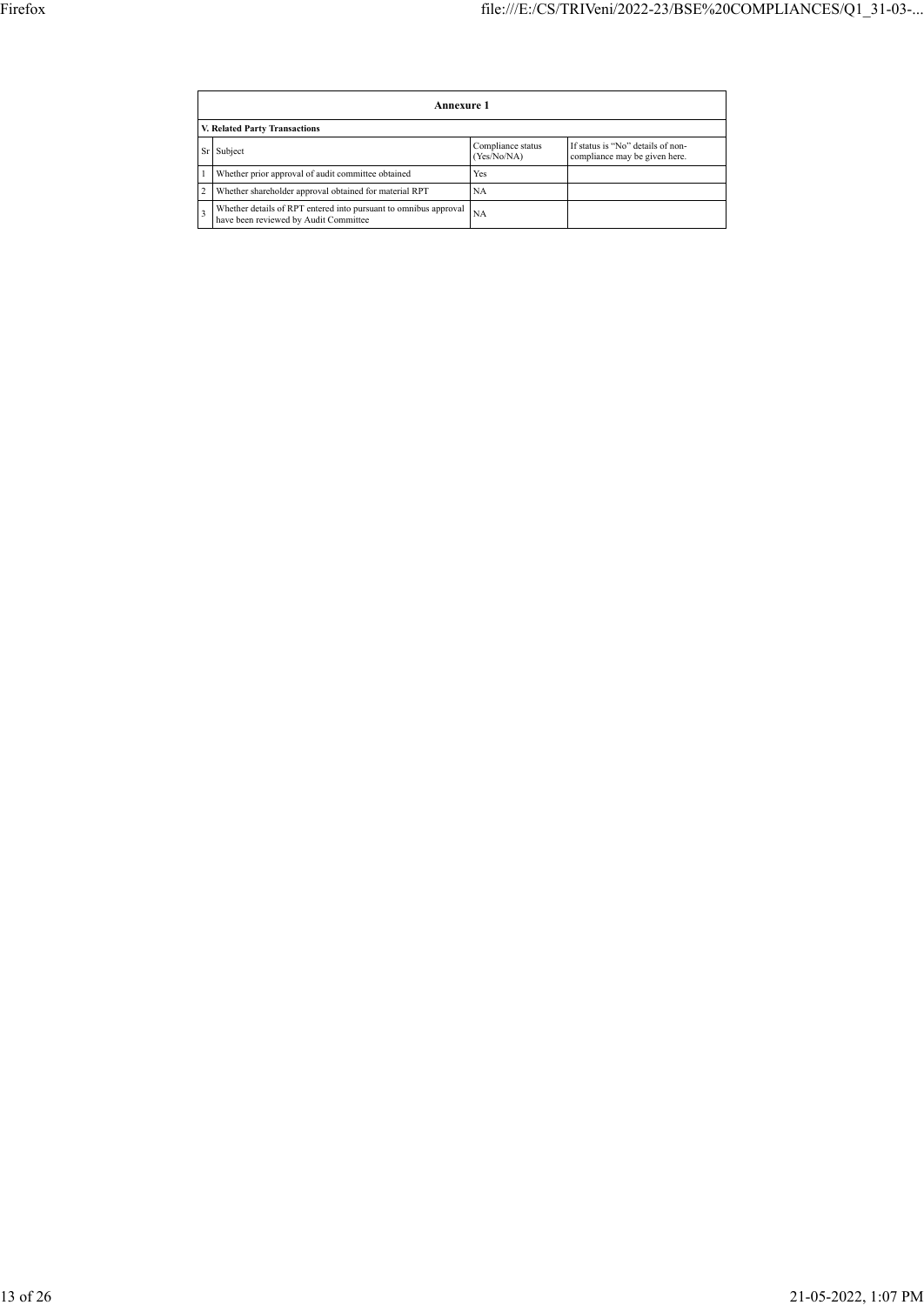|                         | Annexure 1                                                                                                                                                                                                      |                               |
|-------------------------|-----------------------------------------------------------------------------------------------------------------------------------------------------------------------------------------------------------------|-------------------------------|
|                         | <b>VI.</b> Affirmations                                                                                                                                                                                         |                               |
| Sr                      | Subject                                                                                                                                                                                                         | Compliance status<br>(Yes/No) |
| 1                       | The composition of Board of Directors is in terms of SEBI (Listing obligations and disclosure requirements)<br>Regulations, 2015                                                                                | Yes                           |
| $\overline{2}$          | The composition of the following committees is in terms of SEBI(Listing obligations and disclosure<br>requirements) Regulations, 2015 a. Audit Committee                                                        | Yes                           |
| $\overline{\mathbf{3}}$ | The composition of the following committees is in terms of SEBI(Listing obligations and disclosure<br>requirements) Regulations, 2015. b. Nomination & remuneration committee                                   | Yes                           |
| $\overline{4}$          | The composition of the following committees is in terms of SEBI(Listing obligations and disclosure<br>requirements) Regulations, 2015. c. Stakeholders relationship committee                                   | Yes                           |
| 5                       | The composition of the following committees is in terms of SEBI(Listing obligations and disclosure<br>requirements) Regulations, 2015. d. Risk management committee (applicable to the top 500 listed entities) | Yes                           |
| 6                       | The committee members have been made aware of their powers, role and responsibilities as specified in SEBI<br>(Listing obligations and disclosure requirements) Regulations, 2015.                              |                               |
| $\overline{7}$          | The meetings of the board of directors and the above committees have been conducted in the manner as specified<br>in SEBI (Listing obligations and disclosure requirements) Regulations, 2015.                  |                               |
| 8                       | This report and/or the report submitted in the previous quarter has been placed before Board of Directors.                                                                                                      |                               |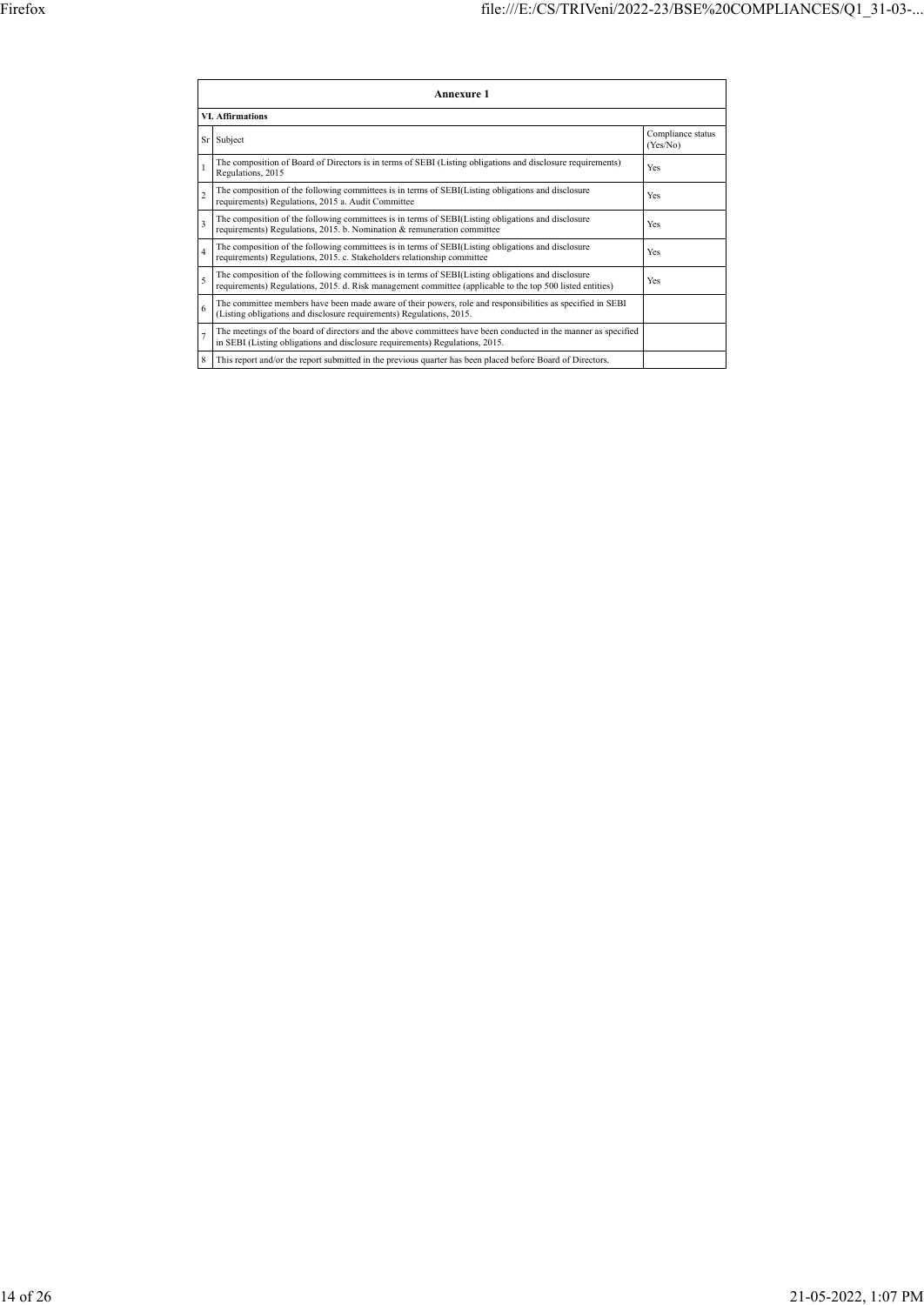|    | <b>Annexure 1</b> |                   |  |
|----|-------------------|-------------------|--|
| Sr | Subject           | Compliance status |  |
|    | Name of signatory |                   |  |
|    | Designation       |                   |  |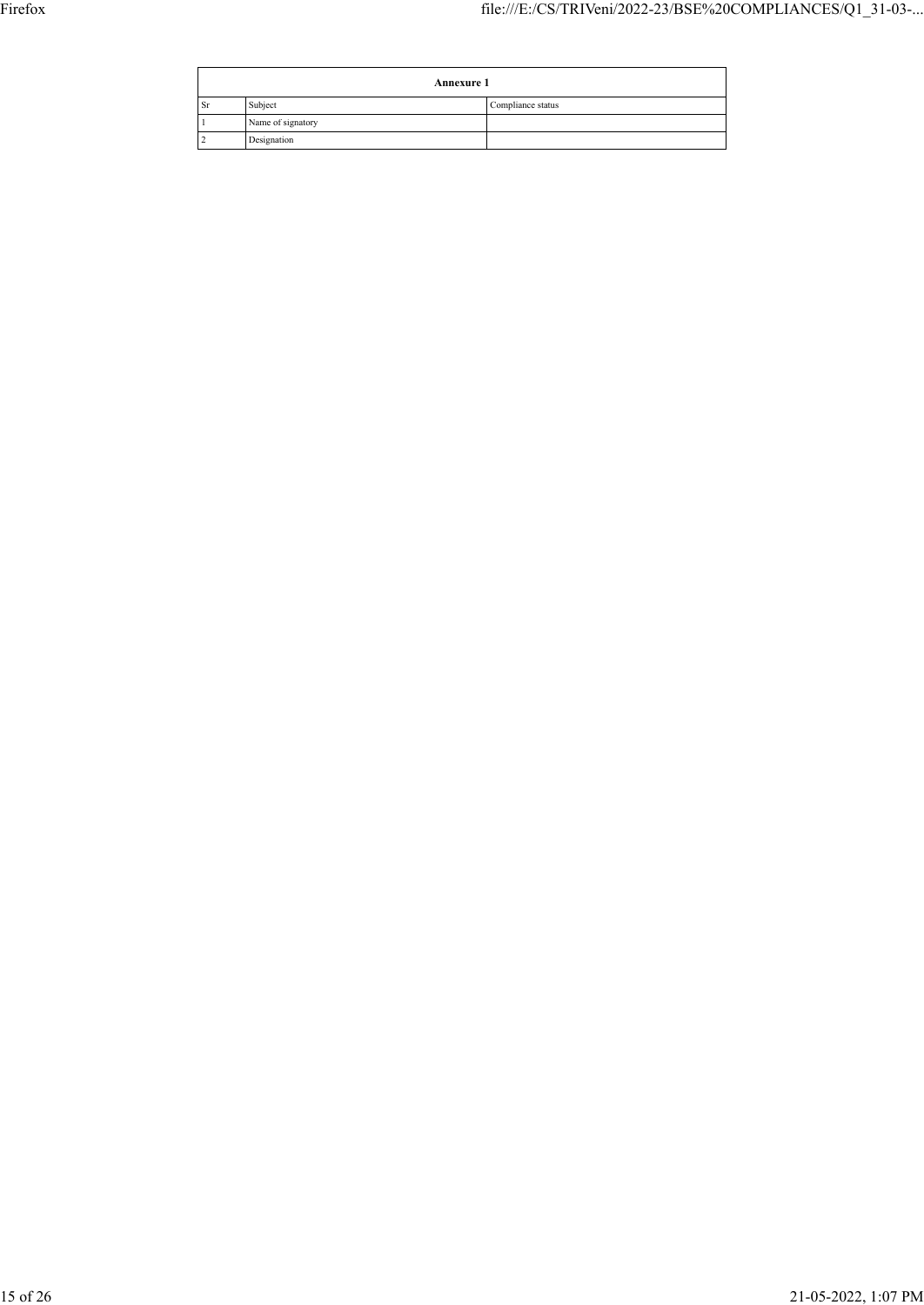|                         | Annexure II                                                                |                                  |                                                                                                                 |                |  |  |
|-------------------------|----------------------------------------------------------------------------|----------------------------------|-----------------------------------------------------------------------------------------------------------------|----------------|--|--|
|                         |                                                                            |                                  | Annexure II to be submitted by listed entity at the end of the financial year (for the whole of financial year) |                |  |  |
|                         | I. Disclosure on website in terms of Listing Regulations                   |                                  |                                                                                                                 |                |  |  |
| Sr                      | <b>Item</b>                                                                | Compliance status<br>(Yes/No/NA) | If status is "No" details of non-compliance<br>may be given here.                                               | Web<br>address |  |  |
|                         | Details of business                                                        |                                  |                                                                                                                 |                |  |  |
| $\overline{2}$          | Terms and conditions of appointment of<br>independent directors            |                                  |                                                                                                                 |                |  |  |
| $\overline{\mathbf{3}}$ | Composition of various committees of board of<br>directors                 |                                  |                                                                                                                 |                |  |  |
| $\overline{4}$          | Code of conduct of board of directors and senior<br>management personnel   |                                  |                                                                                                                 |                |  |  |
| 5                       | Details of establishment of vigil mechanism/<br>Whistle Blower policy      |                                  |                                                                                                                 |                |  |  |
| 6                       | Criteria of making payments to non-executive<br>directors                  |                                  |                                                                                                                 |                |  |  |
| 7                       | Policy on dealing with related party transactions                          |                                  |                                                                                                                 |                |  |  |
| 8                       | Policy for determining 'material' subsidiaries                             |                                  |                                                                                                                 |                |  |  |
| 9                       | Details of familiarization programmes imparted to<br>independent directors |                                  |                                                                                                                 |                |  |  |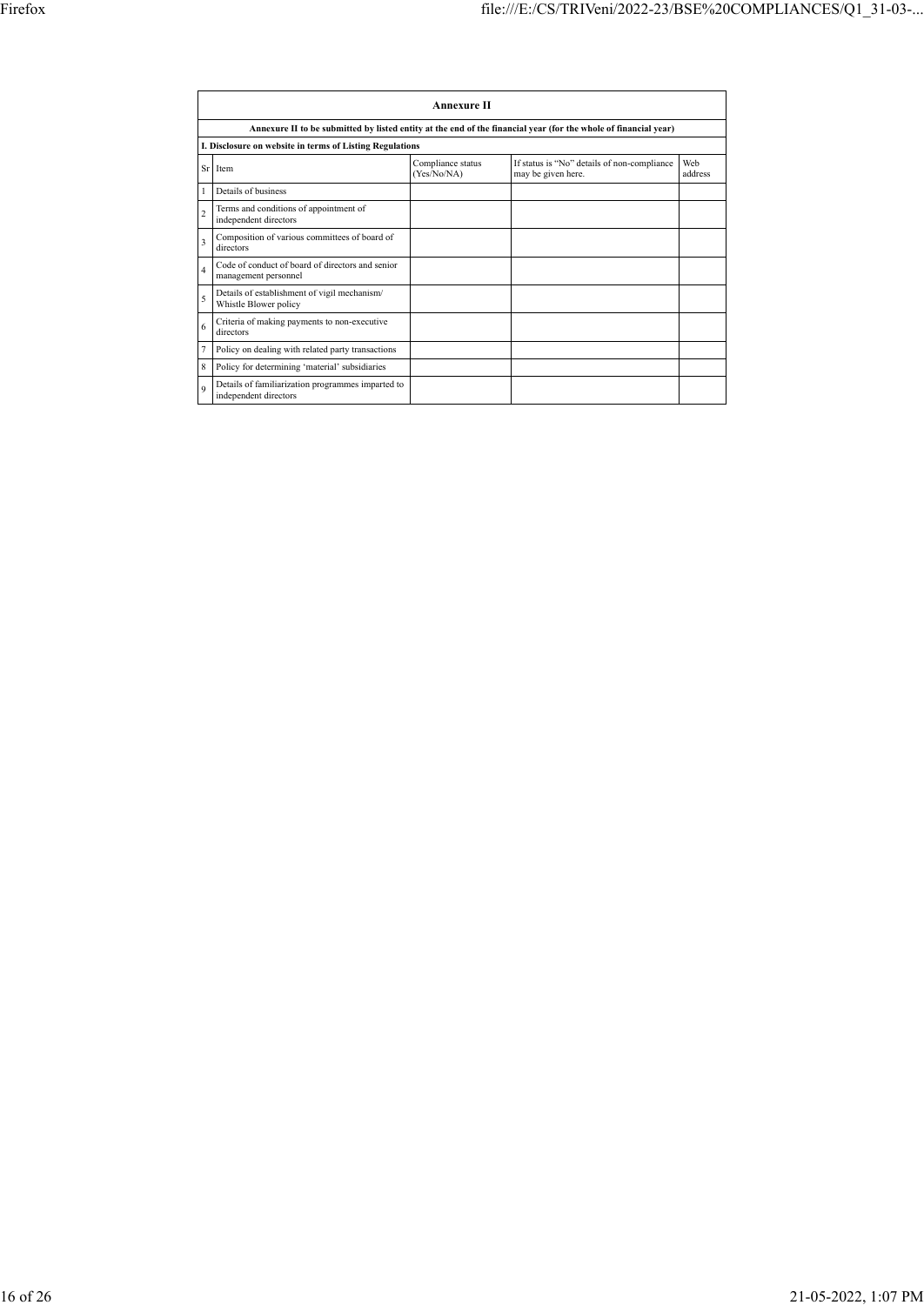|                 | <b>Annexure II</b>                                                                                                                                                                           |                                  |                                                                      |                |  |
|-----------------|----------------------------------------------------------------------------------------------------------------------------------------------------------------------------------------------|----------------------------------|----------------------------------------------------------------------|----------------|--|
|                 | Annexure II to be submitted by listed entity at the end of the financial year (for the whole of financial year)                                                                              |                                  |                                                                      |                |  |
|                 | I. Disclosure on website in terms of Listing Regulations                                                                                                                                     |                                  |                                                                      |                |  |
| Sr              | Item                                                                                                                                                                                         | Compliance status<br>(Yes/No/NA) | If status is "No" details of<br>non-compliance may be<br>given here. | Web<br>address |  |
| 10              | Contact information of the designated officials of the listed entity who<br>are responsible for assisting and handling investor grievances                                                   |                                  |                                                                      |                |  |
| 11              | email address for grievance redressal and other relevant details                                                                                                                             |                                  |                                                                      |                |  |
| 12              | Financial results                                                                                                                                                                            |                                  |                                                                      |                |  |
| 13 <sup>1</sup> | Shareholding pattern                                                                                                                                                                         |                                  |                                                                      |                |  |
| 14              | Details of agreements entered into with the media companies and/or<br>their associates                                                                                                       |                                  |                                                                      |                |  |
| 15 <sup>1</sup> | Schedule of analyst or institutional investor meet and presentations<br>made by the listed entity to analysts or institutional investors<br>simultaneously with submission to stock exchange |                                  |                                                                      |                |  |
|                 | 16 New name and the old name of the listed entity                                                                                                                                            |                                  |                                                                      |                |  |
| 17              | Advertisements as per regulation 47 (1)                                                                                                                                                      |                                  |                                                                      |                |  |
| 18              | Credit rating or revision in credit rating obtained                                                                                                                                          |                                  |                                                                      |                |  |
| 19              | Separate audited financial statements of each subsidiary of the listed<br>entity in respect of a relevant financial year                                                                     |                                  |                                                                      |                |  |
| 20              | Whether company has provided information under separate section on<br>its website as per Regulation 46(2)                                                                                    |                                  |                                                                      |                |  |
| 21              | Materiality Policy as per Regulation 30                                                                                                                                                      |                                  |                                                                      |                |  |
| 22              | Dividend Distribution policy as per Regulation 43A (as applicable)                                                                                                                           |                                  |                                                                      |                |  |
| 23              | It is certified that these contents on the website of the listed entity are<br>correct                                                                                                       |                                  |                                                                      |                |  |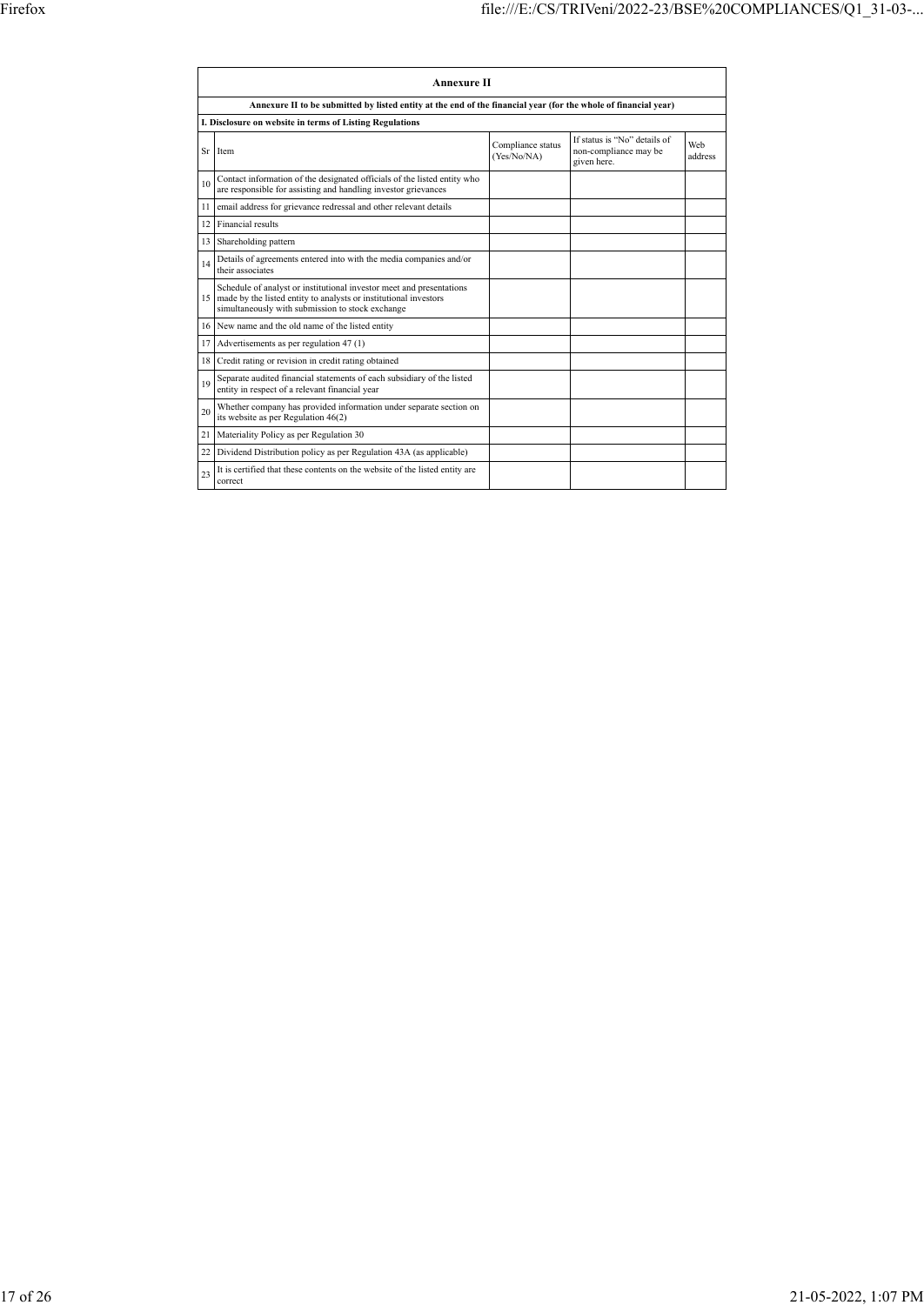|                | <b>Annexure II</b>                                                                                                   |                             |                                  |                                                                    |  |  |
|----------------|----------------------------------------------------------------------------------------------------------------------|-----------------------------|----------------------------------|--------------------------------------------------------------------|--|--|
|                | <b>II. Annual Affirmations</b>                                                                                       |                             |                                  |                                                                    |  |  |
| Sr             | Particulars                                                                                                          | Regulation<br>Number        | Compliance status<br>(Yes/No/NA) | If status is "No" details of non-<br>compliance may be given here. |  |  |
| $\mathbf{1}$   | Independent director(s) have been appointed in terms of<br>specified criteria of 'independence' and/or 'eligibility' | 16(1)(b) &<br>25(6)         |                                  |                                                                    |  |  |
| $\overline{2}$ | Board composition                                                                                                    | $17(1), 17(1A)$ &<br>17(1B) |                                  |                                                                    |  |  |
| 3              | Meeting of Board of directors                                                                                        | 17(2)                       |                                  |                                                                    |  |  |
| 4              | Quorum of Board meeting                                                                                              | 17(2A)                      |                                  |                                                                    |  |  |
| 5              | Review of Compliance Reports                                                                                         | 17(3)                       |                                  |                                                                    |  |  |
| 6              | Plans for orderly succession for appointments                                                                        | 17(4)                       |                                  |                                                                    |  |  |
| $\overline{7}$ | Code of Conduct                                                                                                      | 17(5)                       |                                  |                                                                    |  |  |
| 8              | Fees/compensation                                                                                                    | 17(6)                       |                                  |                                                                    |  |  |
| 9              | Minimum Information                                                                                                  | 17(7)                       |                                  |                                                                    |  |  |
|                | 10 Compliance Certificate                                                                                            | 17(8)                       |                                  |                                                                    |  |  |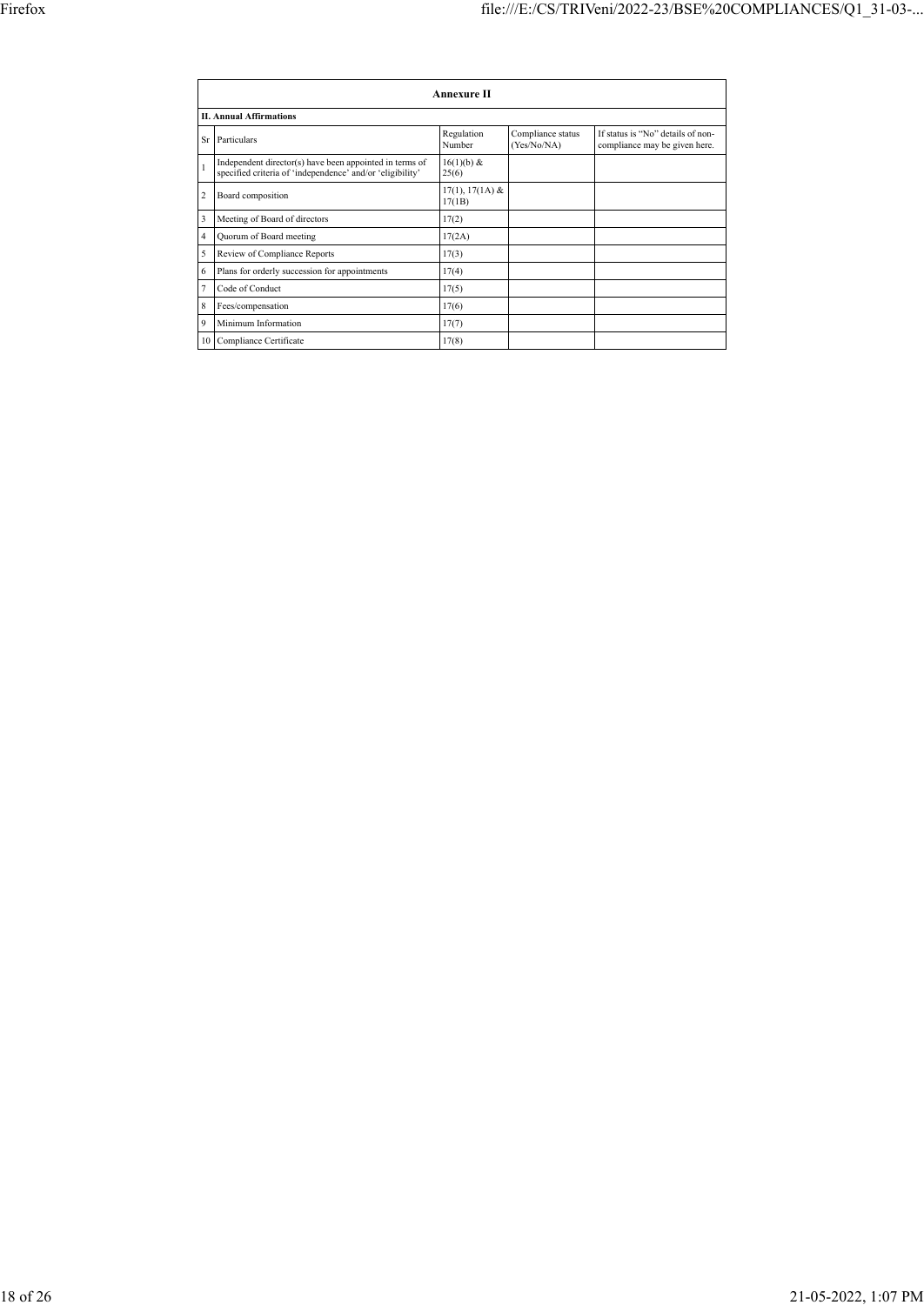|    | <b>Annexure II</b>                                         |                            |                                  |                                                                    |  |
|----|------------------------------------------------------------|----------------------------|----------------------------------|--------------------------------------------------------------------|--|
|    | <b>II. Annual Affirmations</b>                             |                            |                                  |                                                                    |  |
| Sr | Particulars                                                | Regulation<br>Number       | Compliance status<br>(Yes/No/NA) | If status is "No" details of non-<br>compliance may be given here. |  |
| 11 | Risk Assessment & Management                               | 17(9)                      |                                  |                                                                    |  |
| 12 | Performance Evaluation of Independent<br><b>Directors</b>  | 17(10)                     |                                  |                                                                    |  |
| 13 | Recommendation of Board                                    | 17(11)                     |                                  |                                                                    |  |
| 14 | Maximum number of Directorships                            | 17A                        |                                  |                                                                    |  |
| 15 | Composition of Audit Committee                             | 18(1)                      |                                  |                                                                    |  |
| 16 | Meeting of Audit Committee                                 | 18(2)                      |                                  |                                                                    |  |
| 17 | Composition of nomination & remuneration<br>committee      | 19(1) & (2)                |                                  |                                                                    |  |
| 18 | Quorum of Nomination and Remuneration<br>Committee meeting | 19(2A)                     |                                  |                                                                    |  |
| 19 | Meeting of Nomination and Remuneration<br>Committee        | 19(3A)                     |                                  |                                                                    |  |
| 20 | Composition of Stakeholder Relationship<br>Committee       | $20(1), 20(2)$ &<br>20(2A) |                                  |                                                                    |  |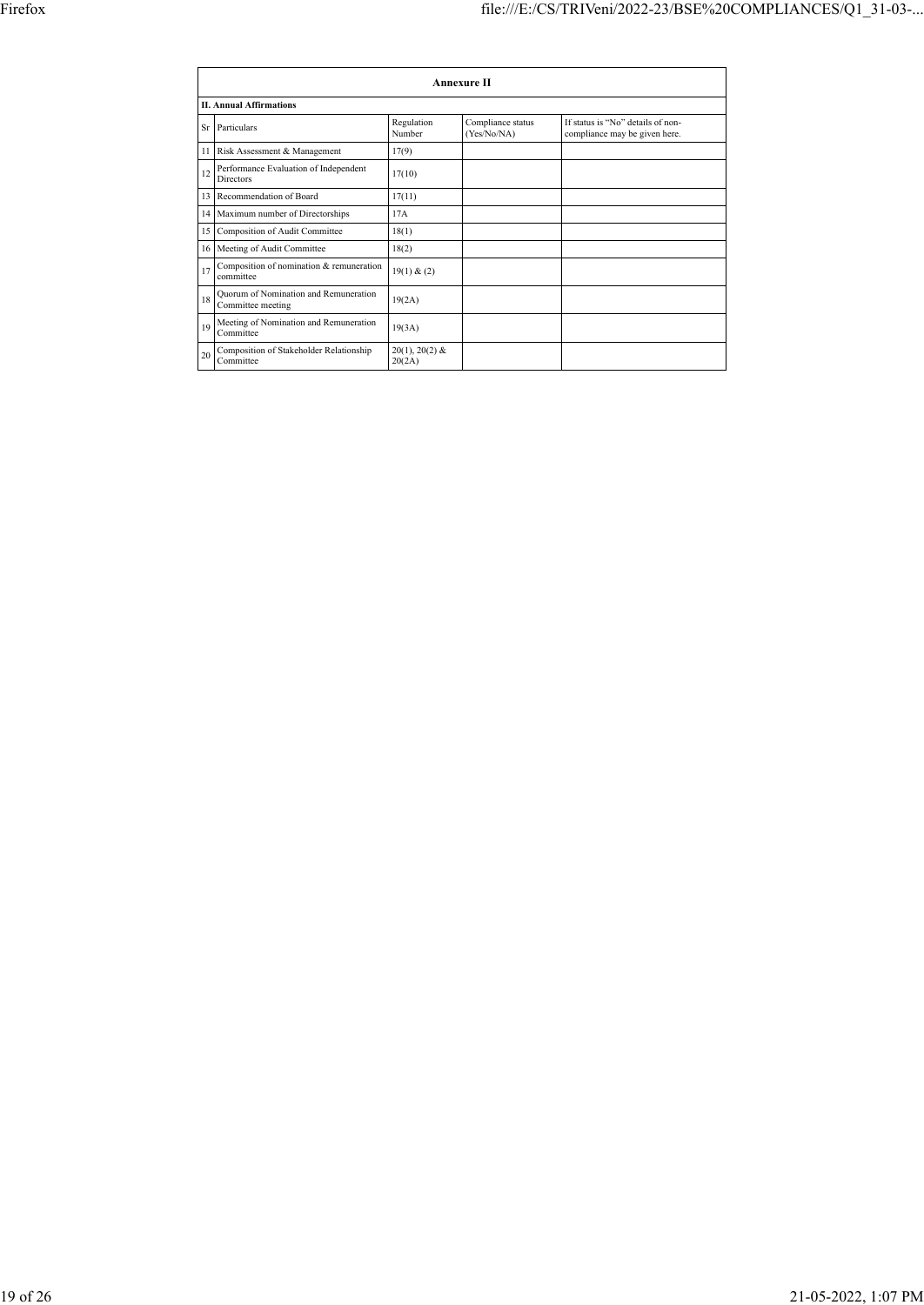|    | Annexure II                                                                            |                                                     |                                  |                                                                    |  |
|----|----------------------------------------------------------------------------------------|-----------------------------------------------------|----------------------------------|--------------------------------------------------------------------|--|
|    | <b>II. Annual Affirmations</b>                                                         |                                                     |                                  |                                                                    |  |
| Sr | Particulars                                                                            | Regulation<br>Number                                | Compliance status<br>(Yes/No/NA) | If status is "No" details of non-<br>compliance may be given here. |  |
| 21 | Meeting of Stakeholders Relationship Committee                                         | 20(3A)                                              |                                  |                                                                    |  |
| 22 | Composition and role of risk management<br>committee                                   | 21(1), (2), (3), (4)                                |                                  |                                                                    |  |
| 23 | Meeting of Risk Management Committee                                                   | 21(3A)                                              |                                  |                                                                    |  |
| 24 | Vigil Mechanism                                                                        | 22                                                  |                                  |                                                                    |  |
| 25 | Policy for related party Transaction                                                   | $23(1)$ , $(1A)$ , $(5)$ ,<br>$(6)$ , $(7)$ & $(8)$ |                                  |                                                                    |  |
| 26 | Prior or Omnibus approval of Audit Committee<br>for all related party transactions     | 23(2), (3)                                          |                                  |                                                                    |  |
| 27 | Approval for material related party transactions                                       | 23(4)                                               |                                  |                                                                    |  |
| 28 | Disclosure of related party transactions on<br>consolidated basis                      | 23(9)                                               |                                  |                                                                    |  |
| 29 | Composition of Board of Directors of unlisted<br>material Subsidiary                   | 24(1)                                               |                                  |                                                                    |  |
| 30 | Other Corporate Governance requirements with<br>respect to subsidiary of listed entity | $24(2),(3),(4),(5)$ &<br>(6)                        |                                  |                                                                    |  |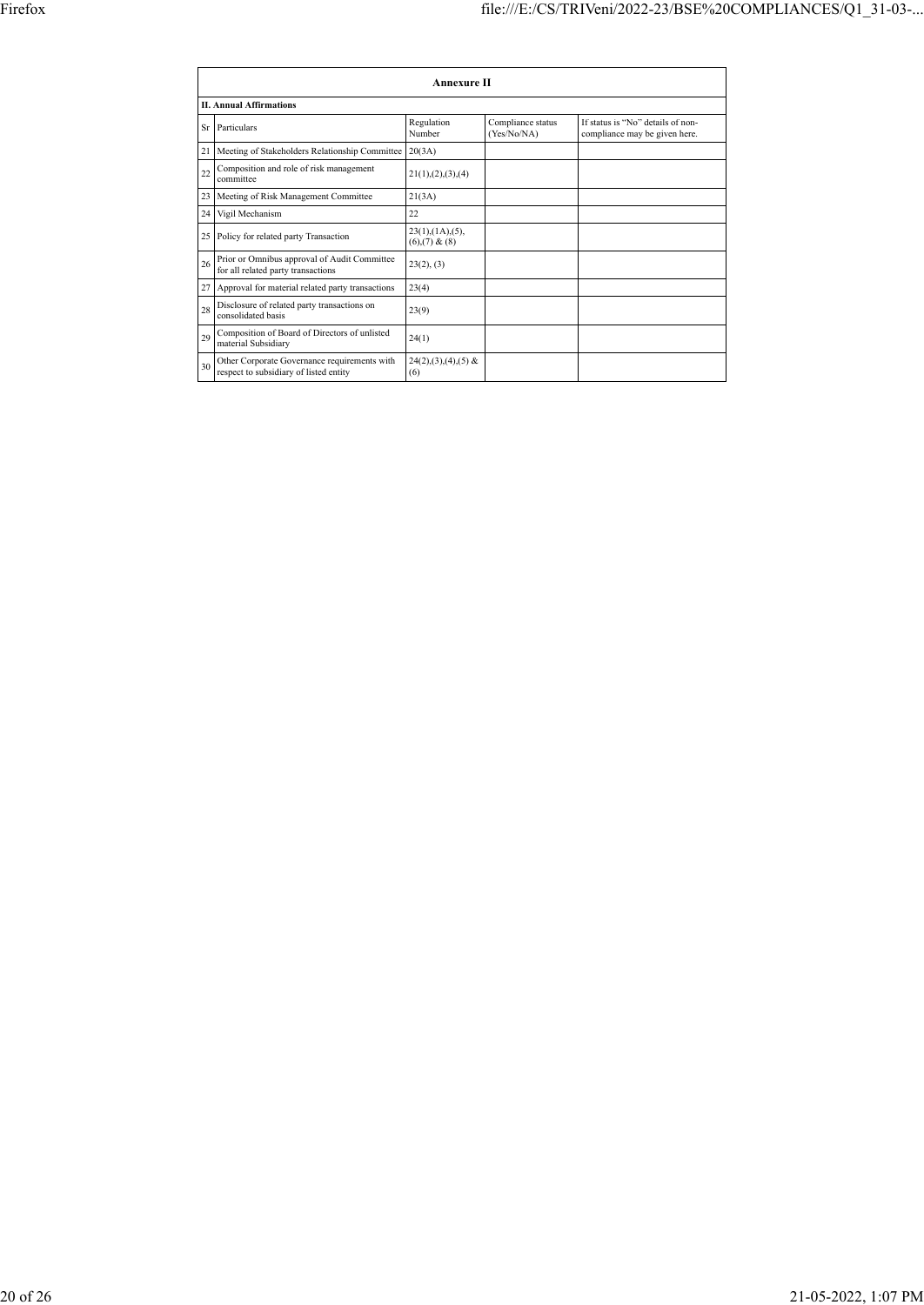|    | <b>Annexure II</b>                                                                                                      |                      |                                  |                                                                    |  |
|----|-------------------------------------------------------------------------------------------------------------------------|----------------------|----------------------------------|--------------------------------------------------------------------|--|
|    | <b>II. Annual Affirmations</b>                                                                                          |                      |                                  |                                                                    |  |
| Sr | Particulars                                                                                                             | Regulation<br>Number | Compliance status<br>(Yes/No/NA) | If status is "No" details of non-<br>compliance may be given here. |  |
| 31 | Annual Secretarial Compliance Report                                                                                    | 24(A)                |                                  |                                                                    |  |
| 32 | Alternate Director to Independent Director                                                                              | 25(1)                |                                  |                                                                    |  |
| 33 | Maximum Tenure                                                                                                          | 25(2)                |                                  |                                                                    |  |
| 34 | Meeting of independent directors                                                                                        | 25(3) & (4)          |                                  |                                                                    |  |
| 35 | Familiarization of independent directors                                                                                | 25(7)                |                                  |                                                                    |  |
| 36 | Declaration from Independent Director                                                                                   | 25(8) & (9)          |                                  |                                                                    |  |
| 37 | D & O Insurance for Independent Directors                                                                               | 25(10)               |                                  |                                                                    |  |
| 38 | Memberships in Committees                                                                                               | 26(1)                |                                  |                                                                    |  |
| 39 | Affirmation with compliance to code of conduct from<br>members of Board of Directors and Senior management<br>personnel | 26(3)                |                                  |                                                                    |  |
| 40 | Disclosure of Shareholding by Non-Executive Directors                                                                   | 26(4)                |                                  |                                                                    |  |
| 41 | Policy with respect to Obligations of directors and senior<br>management                                                | $26(2)$ & $26(5)$    |                                  |                                                                    |  |
|    | Any other information to be provided - Add Notes                                                                        |                      |                                  |                                                                    |  |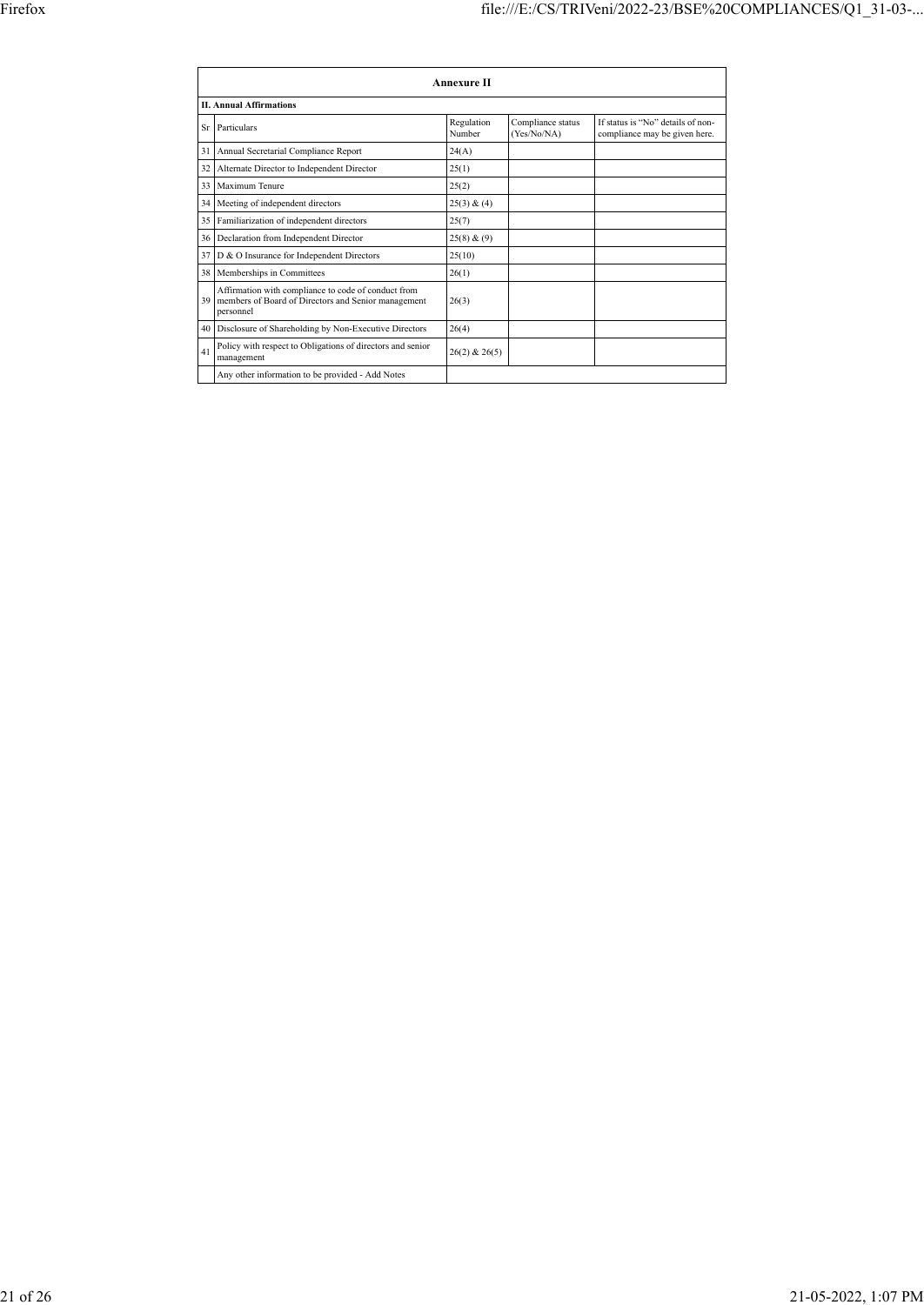| <b>Annexure II</b> |  |
|--------------------|--|
| Name of signatory  |  |
| Designation        |  |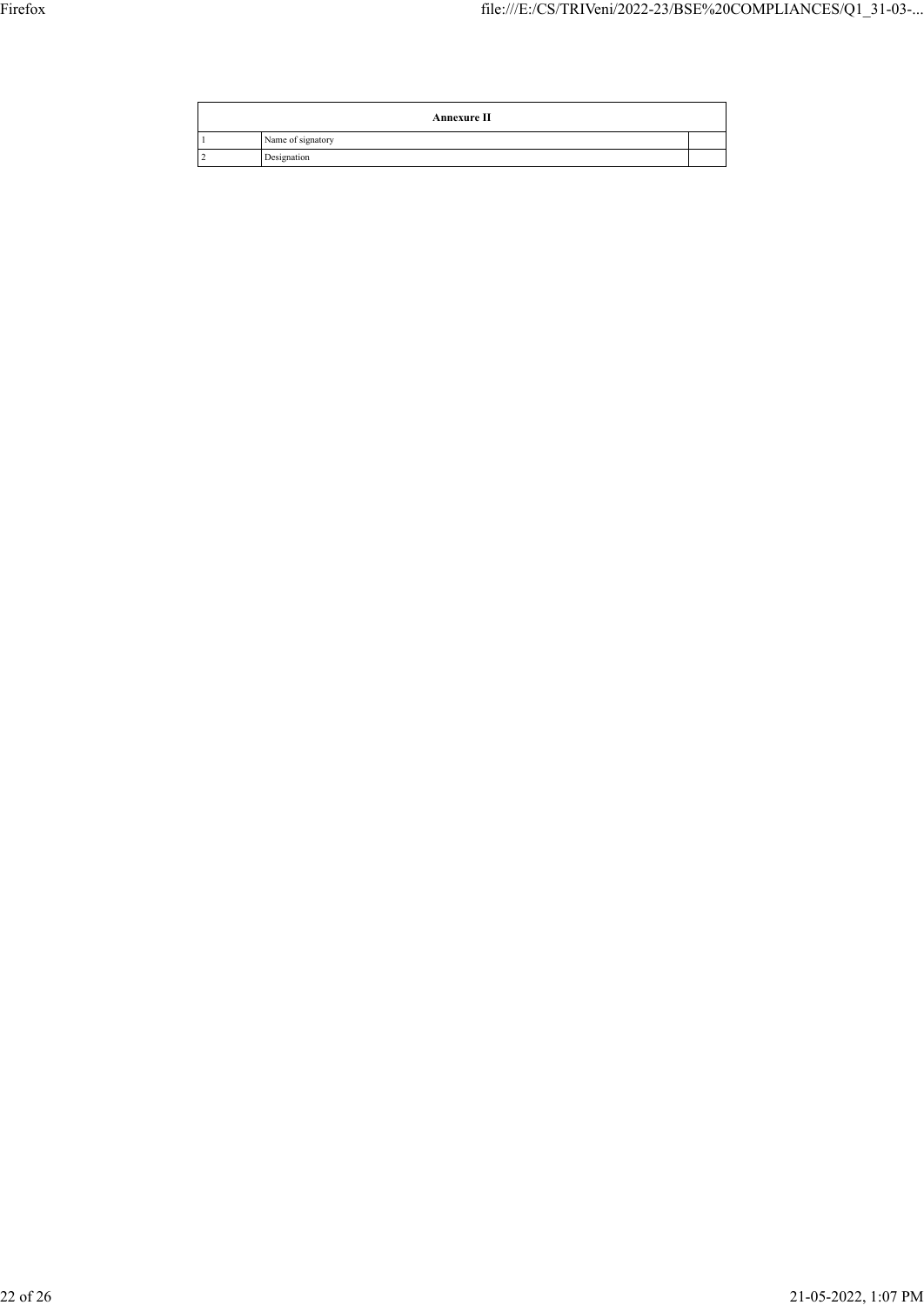| Annexure II                                                                                                                                                           |                                         |
|-----------------------------------------------------------------------------------------------------------------------------------------------------------------------|-----------------------------------------|
| <b>III.</b> Affirmations                                                                                                                                              |                                         |
| <b>Sr</b> Particulars                                                                                                                                                 | <b>Compliance status</b><br>(Yes/No/NA) |
| The Listed Entity has approved Material Subsidiary Policy and the Corporate Governance requirements<br>with respect to subsidiary of Listed Entity have been complied |                                         |
| Any other information to be provided                                                                                                                                  |                                         |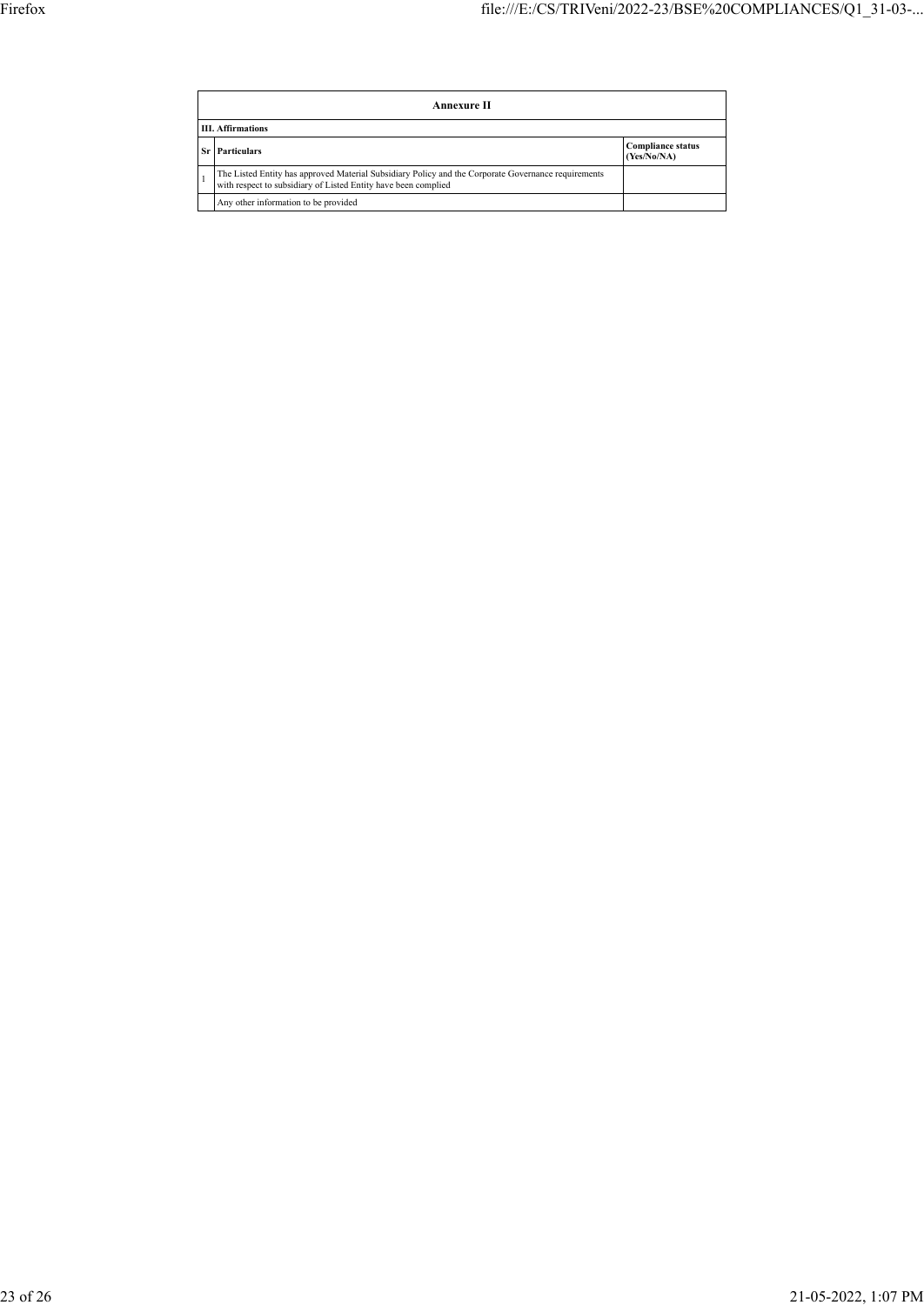| <b>Annexure II</b> |  |
|--------------------|--|
| Name of signatory  |  |
| Designation        |  |